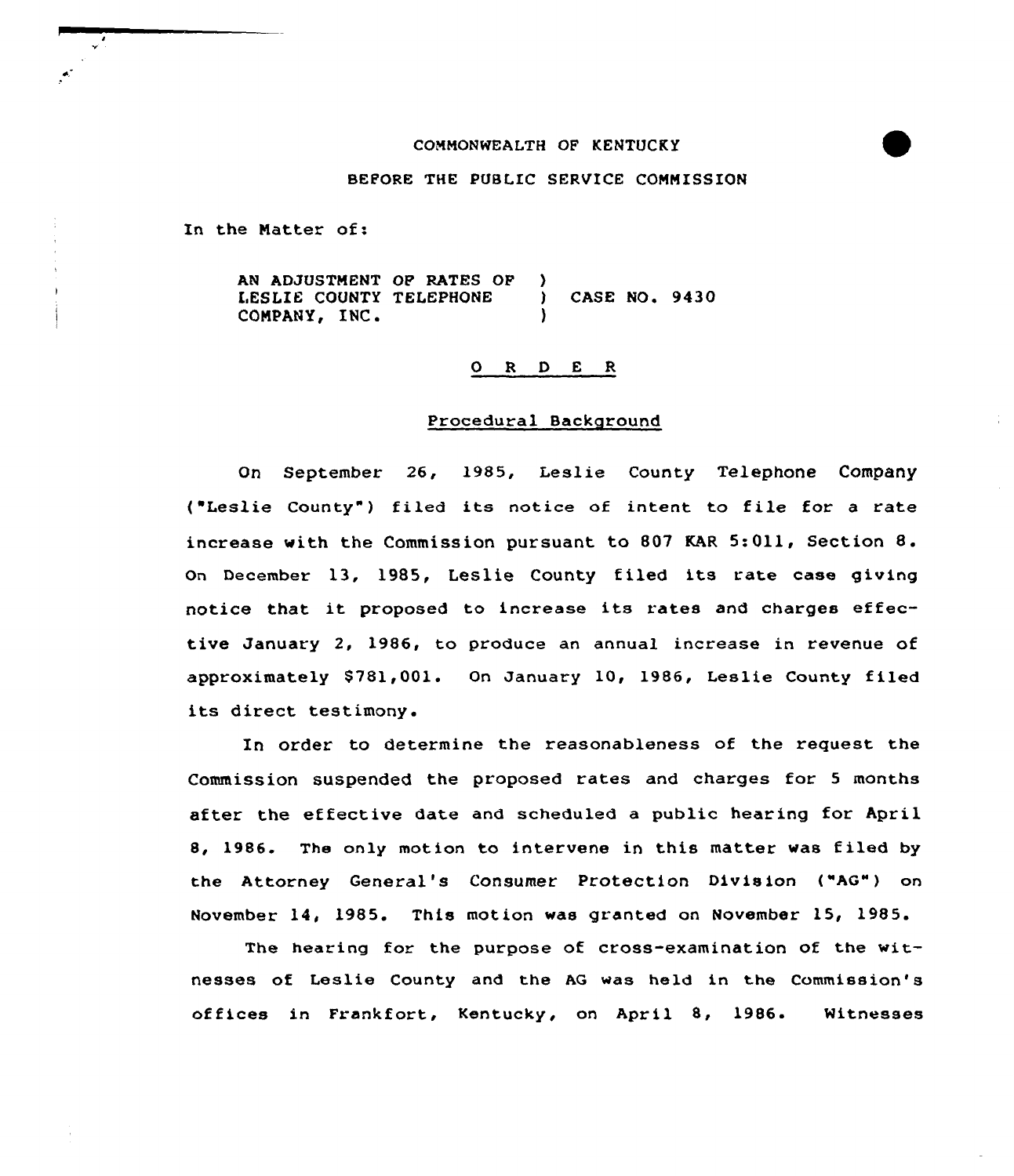prefiling testimony and/or appearing at the hearing for Leslie County were: Donald Roark, Assistant Nanager of Leslie County, and Richard Swanson, partner in the firm of Arthur Anderson and Company, Certified Public Accountants. The AG witnesses were Hugh Larkin, Jr., senior partner in the firm of Larkin and Associates, Certified Public Accountants and Thomas C. Deward, CPA and Senior Regulatory Analyst in the firm of Larkin and Associates.

тт.,

This Order addresses the Commission's find'ngs and determinations on issues presented and disclosed in the hearings and investigation of Leslie County's revenue requirements and rate design. The Commission has granted rates and charges to produce an increase of \$43,328 herein.

# COMMENTARY

The Commission in Case No.  $9002^{\bf 1}$  advised Leslie County to seek "technical assistance" in the preparation of its next case in order to prevent the complexities experienced in that case from recurring. Leslie County obtained the services of Arthur. Anderson and Company in preparing this case. The assistance of Arthur Anderson has reduced many of the problems experienced in Case No. 9002. However, one major problem remains--the inadequacy of Leslie County's financial records. This inadequacy was made apparent by Leslie County's inability to file monthly operating revenue and expense statements, the need for numerous information

 $1$  The Application of Leslie County Telephone Company, Inc., for Order Authorizing Adjustment of Rates and Charges, Order dated January 3, 1985.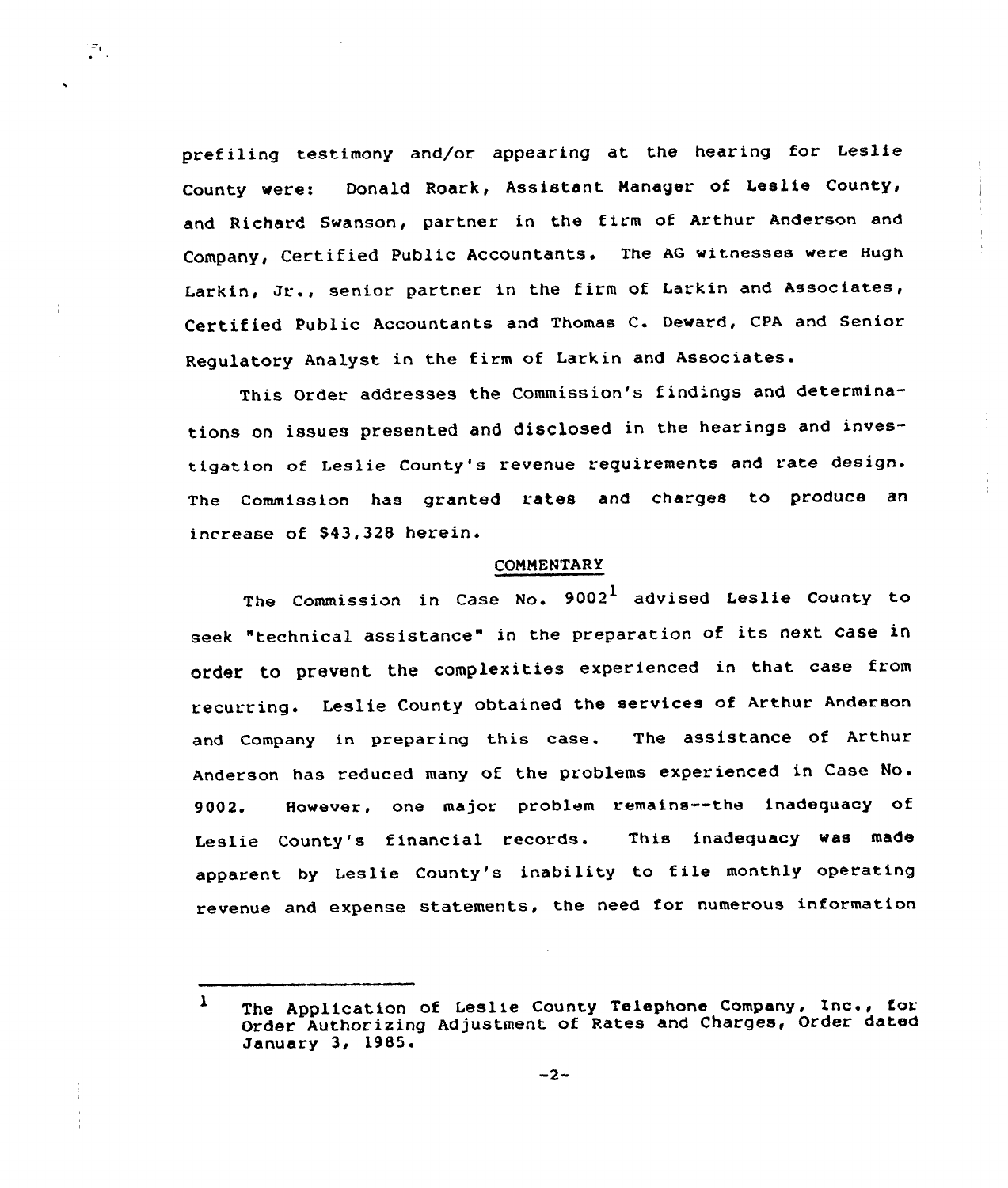requests to obtain basic responses, and the lack of adequate supporting documentation.

Prior to the filing of this case, Leslie County and Arthur Anderson met with Commission statf to discuss the deficiencies in Case No. 9002 and the filing requirements of this case. At this conference Arthur Anderson identified problems they were having obtaining adequate monthly financial data and requested deviation from normal requests for information. At the informal conference the day prior to the hearing it came to the Commission's attention that prior to Leslie county filing its case, Arthur Anderson had made numerous adjustments to normalize the test period, in particular adjusting entries made to close 1984. These adjusted levels were presented as actual test period data. Thus, the commission advises Leslie County that until it has available accurate and detailed financial records on a monthly basis, it should utilize an unadjusted calendar-year test period and any normalizing adjustments should be identified.

### TEST PERIOD

Leslie County proposed and the Commission has accepted the 12-month period ending September 31, 1985, as the test period in this matter.

### VALUATION

Leslie County proposed a revised net investment rate base of  $$9,311,567.$ <sup>2</sup> In its calculation of the appropriate rate base Leslie County utilized deferred Investment Tax Credits ("ITC") in

<sup>2</sup> Revised Swanson Schedule <sup>7</sup> filed at the hearing.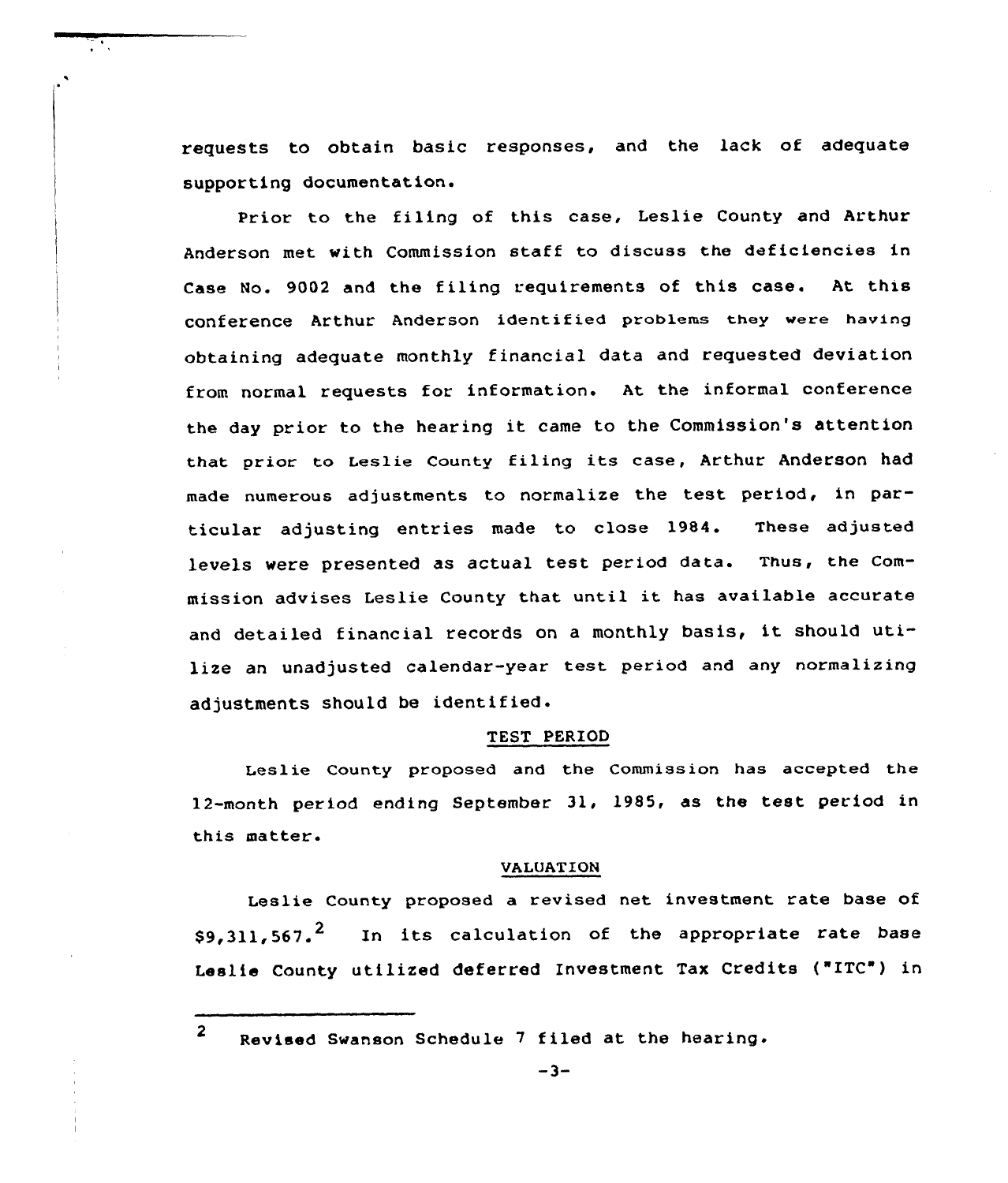the amount of \$189,770, which is composed entirely of ITC used, not the amount generated in prior years. The Commission has adjusted deferred ITC to recognize the amounts Leslie County claimed for tax purposes which can be used to reduce Leslie County's future tax obligations. <sup>A</sup> more detailed explanation of the adjustment to ITC is provided in a later section of this Order.

The Commission has further adjusted rate base to reflect the deregulation of PBX and key systems which Lealie County elected to deregulate effective January 1, 1986, per Administrative Case No.  $269.$ <sup>3</sup> It further reflects amounts determined to be more appropriately capitalized as discussed in later sections of this Order. Therefore, Leslie County's adjusted net investment rate base is as follows:

| Telephone Plant in Service      | \$11,065,801 |
|---------------------------------|--------------|
| Construction Work in Progress   | 971,620      |
| Materials and Supplies          | 41,589       |
| Prepayments                     | 10,655       |
| Subtotal                        | \$12,089,665 |
| Accumulated Provision for       |              |
| Depreciation and Amortization   | \$2,557,224  |
| Deferred Investment Tax Credits | 651,845      |
| Subtotal                        | \$ 3,209,069 |
| Net Investment Rate Base        | \$8,880,596  |
| $1 + -1$                        |              |

#### Capital

 $\mathcal{L}^{\mathcal{L}}$  .

The Commission has determined that Leslie County's total capital at the end of the test period was \$9,728,422 consisting of

<sup>3</sup> The Sale and Detariffing of Embedded Customer Premises Equipment.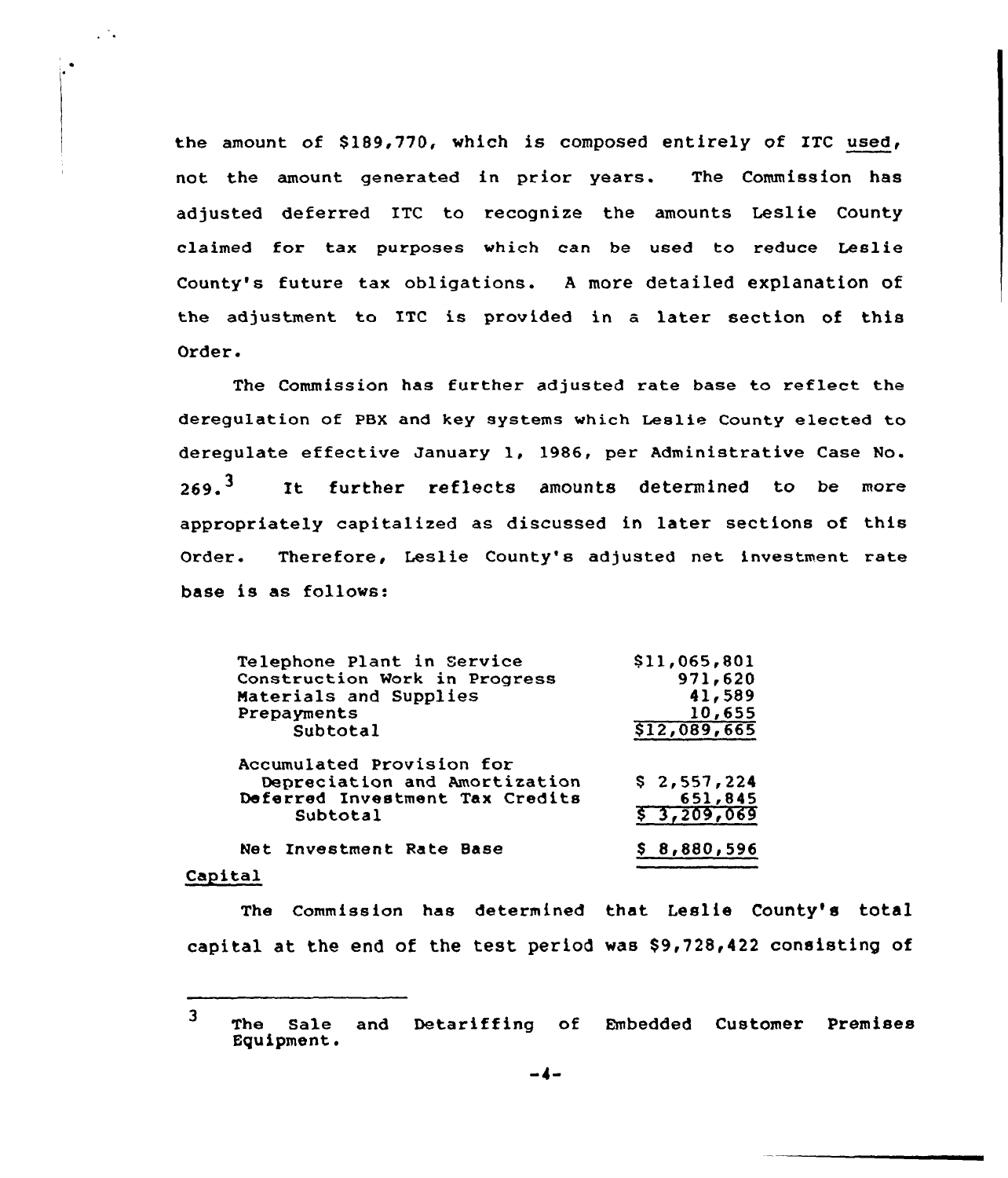\$689,479<sup>4</sup> in equity and \$9,038,943<sup>5</sup> in long term debt outstanding to the Rural Electrification Association {"REA") and the Rural Telephone Bank {"RTB"}

Leslie County's capital is supporting both the regulated and deregulated aspects of its operations. The Commission is of the opinion that based on this reasoning Leslie County's capital should be prorated between requiated and derequiated operations. At the hearing Richard Swanson generally agreed with the Commission's position. However, he was concerned with how the REA would view this separation.<sup>6</sup> The Commission is further of the opinion that Leslie County's Florida condominium is not a prudent investment in that it does not provide any direct benefit to the ratepayers and it, too, is being supported by Leslie County's capital.

The Commission has determined a net investment in deregulated equipment and non-utility investment in the amount of  $$457,876$ and a net investment in regulated operations in the amount of

<sup>6</sup> Transcript of Evidence ("T.E."), April 8, 1986, page 69.

| CPE Deregulated Case No. 269            | \$201,129 |
|-----------------------------------------|-----------|
| CPE Derequlated Case NO. 257            | 38,163    |
| PBX Deregulated Case No. 269            | 112,714   |
| Condominimum                            | 105,870   |
| Total Net Deregulated & Condo Equipment | \$457,876 |

 $\blacktriangleleft$ Item No. 21, First Commission Request, dated October 21, 1985.  $5\phantom{a}$ Schedule 13, Swanson's direct testimony, filed January 10, 1986 <sup>~</sup>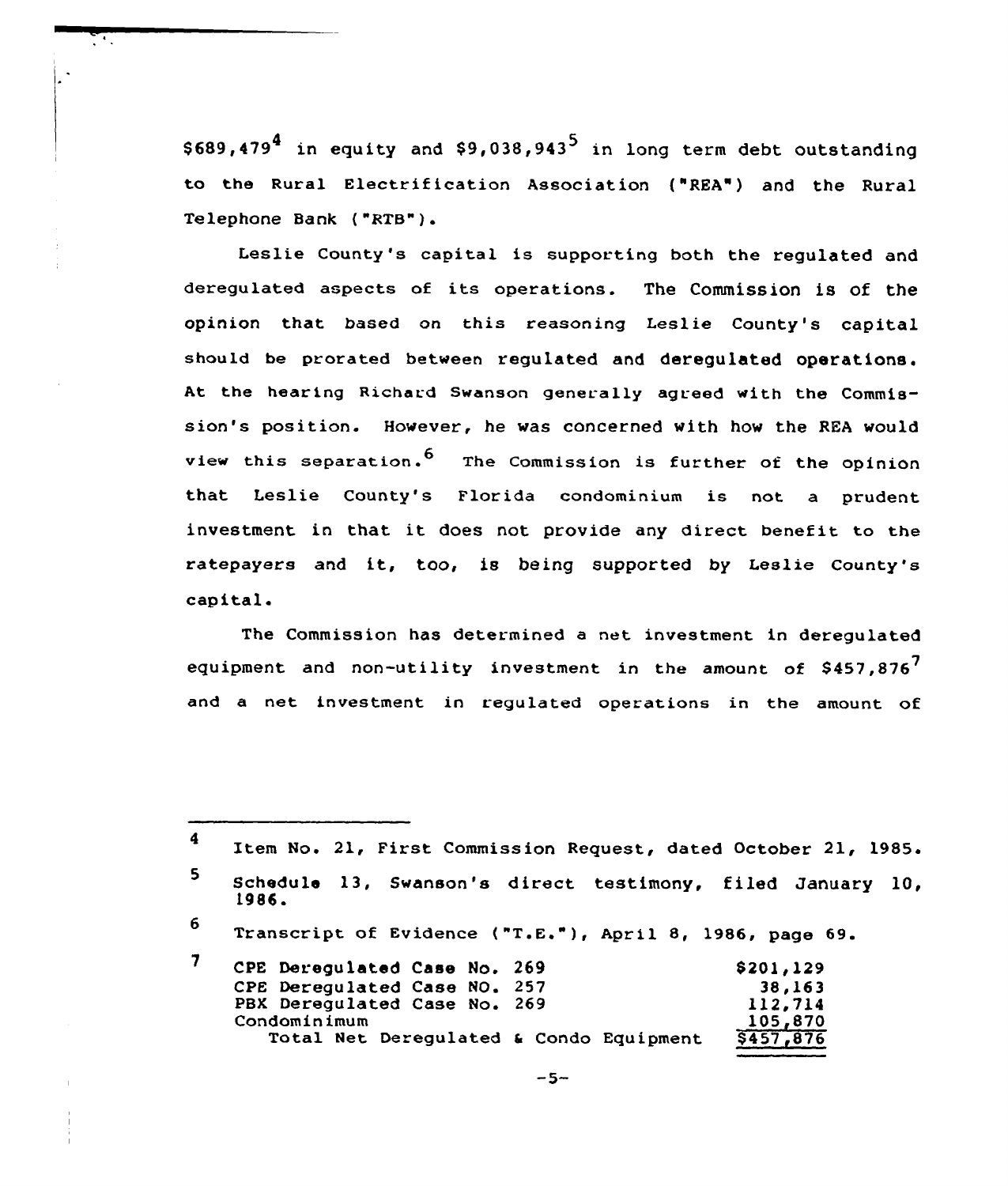\$8,938,704.<sup>8</sup> The Commission has calculated a ratio based on Leslie County's net investments and has determined the following division of capital:

|             | Regulated &<br>RTE Stock | Deregulated &<br>Condominimum |  |  |
|-------------|--------------------------|-------------------------------|--|--|
| <b>Debt</b> | \$8,598,494              | \$440,449                     |  |  |
| Equity      | 655,882                  | 33,597                        |  |  |
| Total       | 59,254,376               | 5474,046                      |  |  |

The Commission has given due consideration to Leslie County's capital structure, net investment rate base and other elements of value in determining the reasonableness of the rate increase requested herein.

### REVENUES AND EXPENSES

For the test period ending August 31, 1985, Leslie County reported a net operating income in the amount of  $$141,511$  reflecting adjustments made mid-year to normalize December 1984 entries. Leslie County proposed numerous adjustments to increase its operating income level to \$230,576 excluding pro forma adjustments proposed to reflect requested increased rates. The Commission has accepted Leslie County's adjusted test period operations with the following exceptions:

### Toll Revenues

Leslie County proposed a test period pro forma level of toll revenues in the amount of 81,073,339. The AG proposed to adjust Leslie County's toll revenues by <sup>a</sup> proportionate amount of <sup>a</sup>

| 8 | Rate Base - Commission Adjusted           |  |  | \$8,847,204 |
|---|-------------------------------------------|--|--|-------------|
|   | RTE Stock                                 |  |  | 91,500      |
|   | Total Net Regulated & RTE Equipment Stock |  |  | 88,938,704  |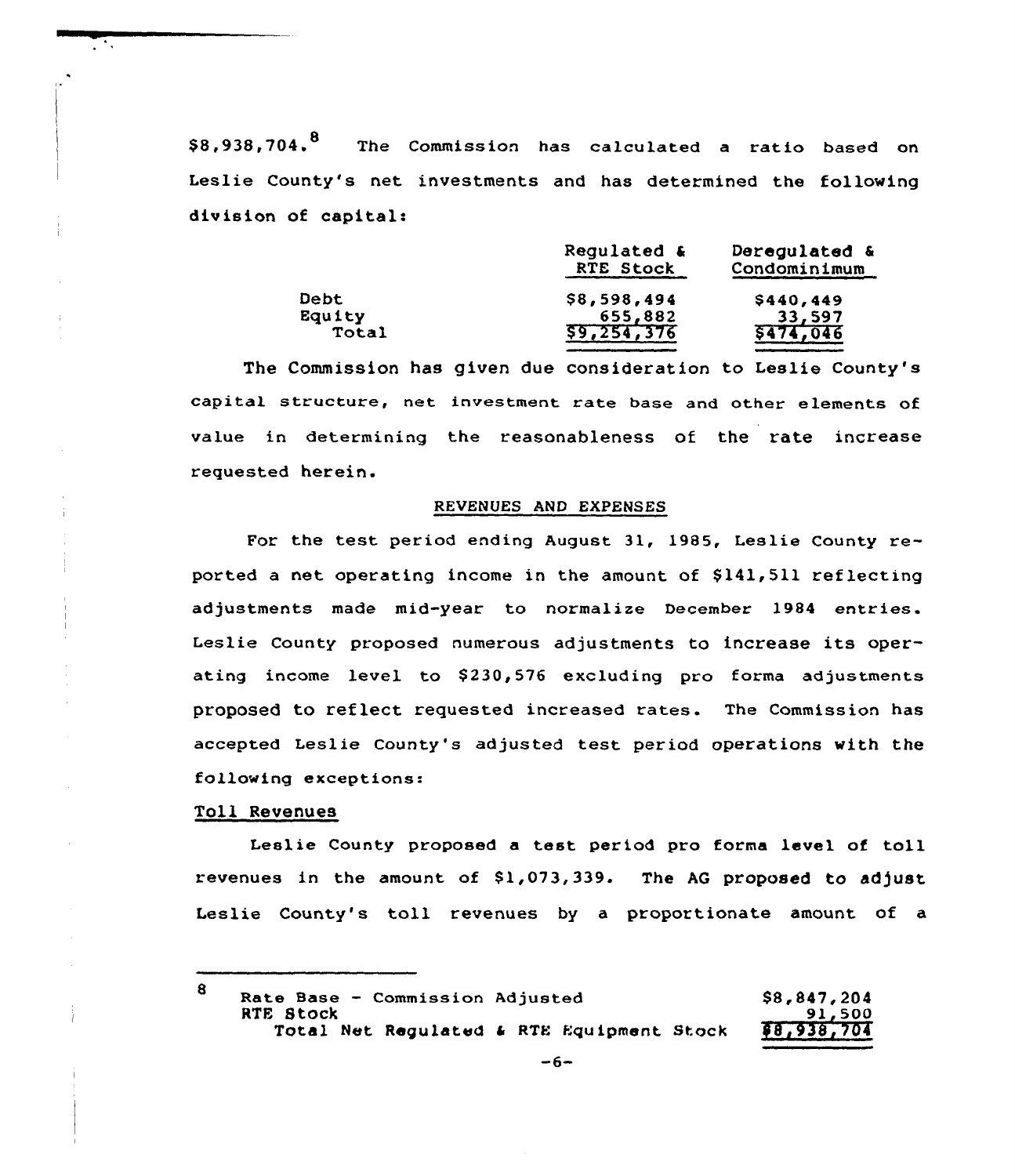retroactive payment Leslie County received between January and March, 1986, relating to June 1,  $-$  November 30, 1985.<sup>9</sup> The Commission concurs with the AG that toll revenues should be adjusted by the retroactive payment; however this will be a recurring level of toll compensation. Thus the Commission has annualized the retroactive payment of  $$57,822$  for an increase in toll revenues in the amount of \$115,644.

# Employee Concession Service

In response to staff requests, Leslie County stated that \$ 2,100 of concession telephone service was provided for Leslie County's employees.  $10$  Consistent with past Commission practice, employee concessions have been disallowed in this instance. This practice has been upheld by the Kentucky court in South Central Bell v. PSC, KY. App., 702 S.W. 2d 447(1986). Thus, the Commission has increased Leslie County's test period revenue by \$ 2,100 to include the revenue which would have been realized in the absence of these employee discounts.

## Right-of-Way

Leslie County proposed a pro forma level of right-of-wa clearing expense in the amount of \$121,542, $^{\mathrm{11}}$  an increase of  $\$10$ ,4 $11^{12}$  to the amount Leslie County reported for test period operations. Leslie County calculated its pro forma level by

| $9$ T.E., page 243, and Exhibit TCD3.         |
|-----------------------------------------------|
| 10 First staff request, Item No. 3.           |
| 11 Swanson's prefiled testimony, Schedule 17. |
| $12$ Ibid.                                    |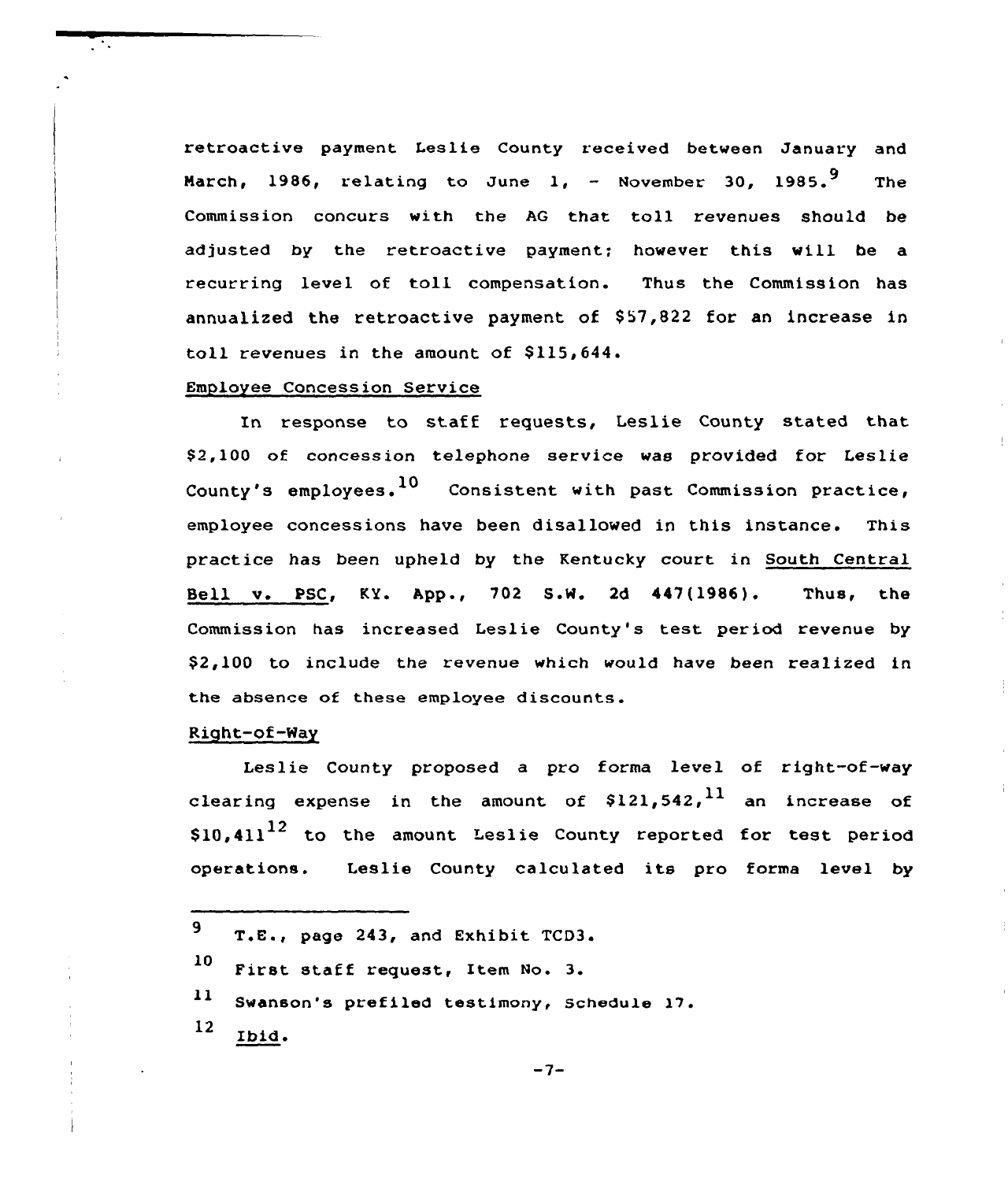averaging the amounts spent on right-of-way clearing for the past 3.667 vears.  $^{13}$  However, the Commission has noted that the actual test period level was inflated since it included charges for clearing which occurred outside the test period.

Donald Roark testified that Leslie County did not clear its right-of-way on a general or routine yearly basis, but rather only during its construction programs.  $14$  He went on to state that right-of-way clearing was not a normal annual operating expense. $^{\rm 15}$ However, it was his opinion that <sup>a</sup> certain level of right-of-way clearing was expected to occur in the future. Leslie County provided no substantive support that further right-of-way clearing would remain at the proposed level. The Commission concurs with Leslie County that some level of right-of-way clearing will be recurring; however, it does not agree that \$121,542 is an accurate measurement of that level.

Leslie County's right-of-way clearing is performed entirely by Clear Path, Inc., <sup>a</sup> company owned by Leslie County's stockholders. Leslie County's level of right-of-way clearing was a topic of debate throughout this case. Upon reviewing the records, the Commission finds that Clear Path only provides service to Leslie County and therefore, has no other source of revenue. The Commission questions the need for this entity.

15 Ibid.

 $13$ Swanson's prefiled testimony, Schedule 18.

<sup>14</sup>  $T.E., page 179.$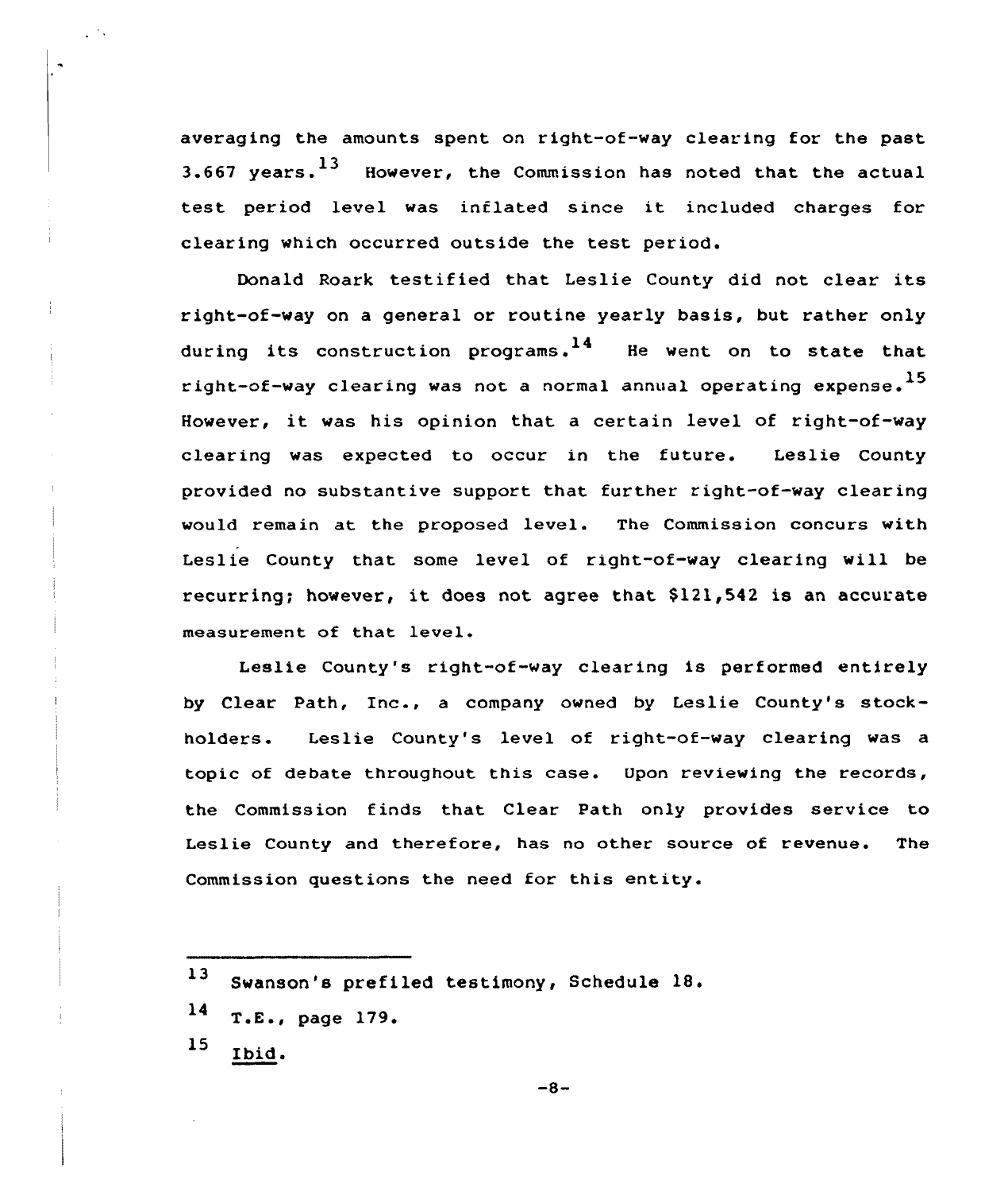Both the AG and the Commission staff expressed concern with the level of expense during the construction project. On April 16, 1986, the Commission staff and representatives of the AG's office reviewed Clear Path's financial records to determine the reasonableness of the level of charges for right-of-way clearing. As a result of this review, the AG proposed that the Commission reduce Leslie County's operating expense by amounts which could be considered excessive profits to Clear Path. In its evaluation of Clear Path's records the Commission has determined that excessive profits did exist. It is the Commission's opinion that the excess results from Clear Path performing services which Leslie County could perform itself. Thus, the Commission has determined a reasonable level based on actual wages paid Clear Path's employees and the appropriate depreciation expense on Clear Path's actual investments to be \$30,951, a reduction of \$90,591.

### Naintenance Expense

Leslie County proposed a revised pro forma test period amount for maintenance expense excluding right-of-way clearing in the amount of \$337,010.<sup>16</sup> In its original calculation Leslie County averaged test period maintenance expense with the levels of the <sup>4</sup> previous years.<sup>17</sup> Leslie County later adjusted its original amount by removing maintenance expense associated with embedded customer premises equipment ("CPE"), which Leslie County choose to deregulate as of January 1, 1986, from the average pro forma

<sup>16</sup> Swanson Schedule 7a provided at the hearing.

 $17$ Swanson's prefiled testimony, Schedule 27.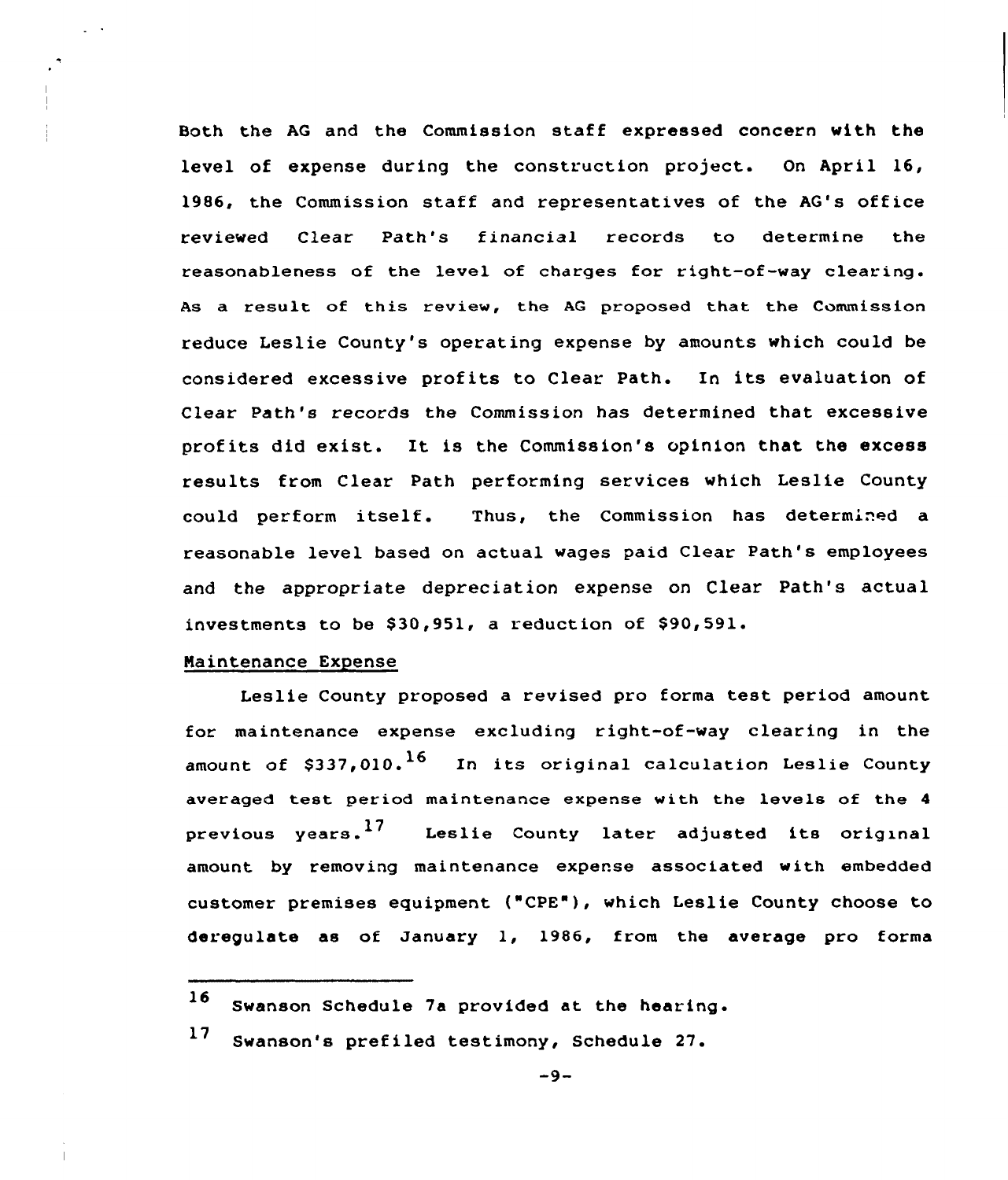level. The Commission is of the opinion that considering the effects of the deregulation of CpE an adjustment based on removing actual CPE levels from the pro forma average would be inappropriate.

In response to the Commission's requests Leslie County identified \$59,960 of maintenance expense for the rearrangement of cable, aerial wire, drop wire and pole lines.  $^{18}$  At the hearing Donald Roark testified that in his opinion it would be proper to expense these items rather than capitalize them due to their possible recurring nature.<sup>19</sup> He went on to state, however, that the test period level is substantially higher than normal due to the construction project.<sup>20</sup> It is considered standard accounting practice to capitalize rather than expense items incurred in the installation of. new equipment. In light of Leslie County's major construction project and standard accounting practice< the Commission is of the opinion that it would be more appropriate to capitalize these items than expense them. Therefore, the Commission has reduced test period maintenance expense by  $$59,960$ .

During the test period Leslie County purchased two used central offices from the Nt. View Arkansas Telephone Company and transferred existing central office equipment to the Wooton, Bledsoe, and Canoe exchanges in an attempt to upgrade and expand

 $19$  T.E., page 195.

ĨΝ,

 $20$  T.E., page 196.

<sup>18</sup> First Commission request, Item No. 246, page 19.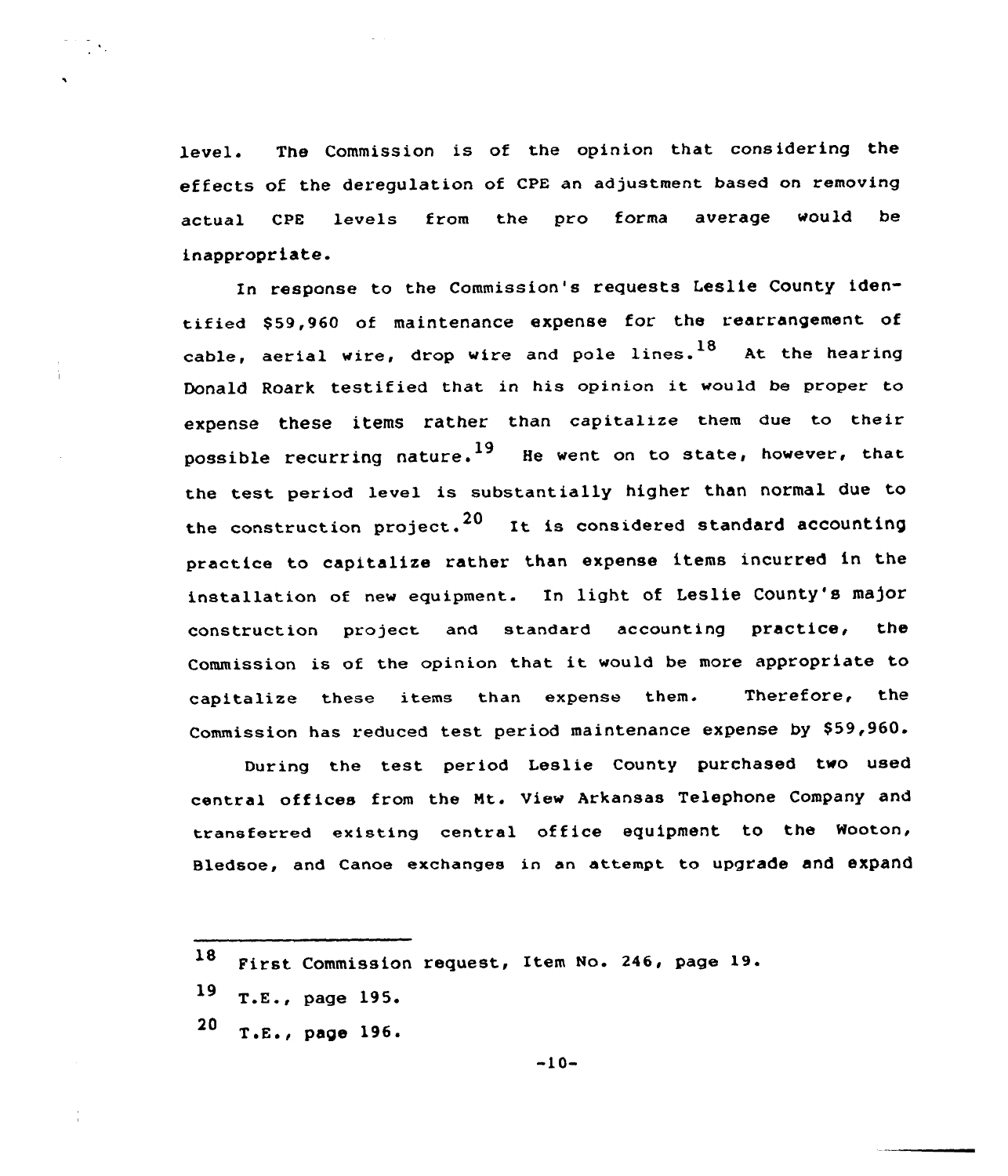these exchanges.  $21$  Leslie County stated that \$66,187 of the cost of installation, testing and routining of the used equipment was capitalized while \$17,326 of the cost was expensed.  $22$  Leslie County was unable to justify why the cost was not fully capitalized. As previously stated, standard accounting practice would be to capitalize the entire cost of installing either new or used equipment. Therefore, the Commission has reduced test period maintenance expense by \$17,326.

The Commission discovered upon reviewing Leslie County's responses to requests made at the hearing that Leslie County recorded an end-of-period adjustment in the amount of \$82,577 related to work orders recorded during December  $1984.$ <sup>23</sup> Leslie County then proposed to spread this adjustment back over a 6-month period. Leslie County explained that this coincided with the half-year depreciation principle taken on plant.  $24$  The Commission is of the opinion that no connection exists between depreciation of plant and expensing of work orders. Considering the condition of Leslie County's financial recordkeeping, it would be more appropriate to spread this amount over the full year. The Commission has therefore reduced maintenance expense by \$27,527.

Leslie County reduced its test period maintenance expense by the amount of Account 605 - Repairs--Station Equipment in an

21 Third Commission request, Item No. 7, page 5. 22 Responses to requests at the hearing, Item No. 13. <sup>23</sup> Responses to requests at the hearing, Item No. 5. 24 Ibid.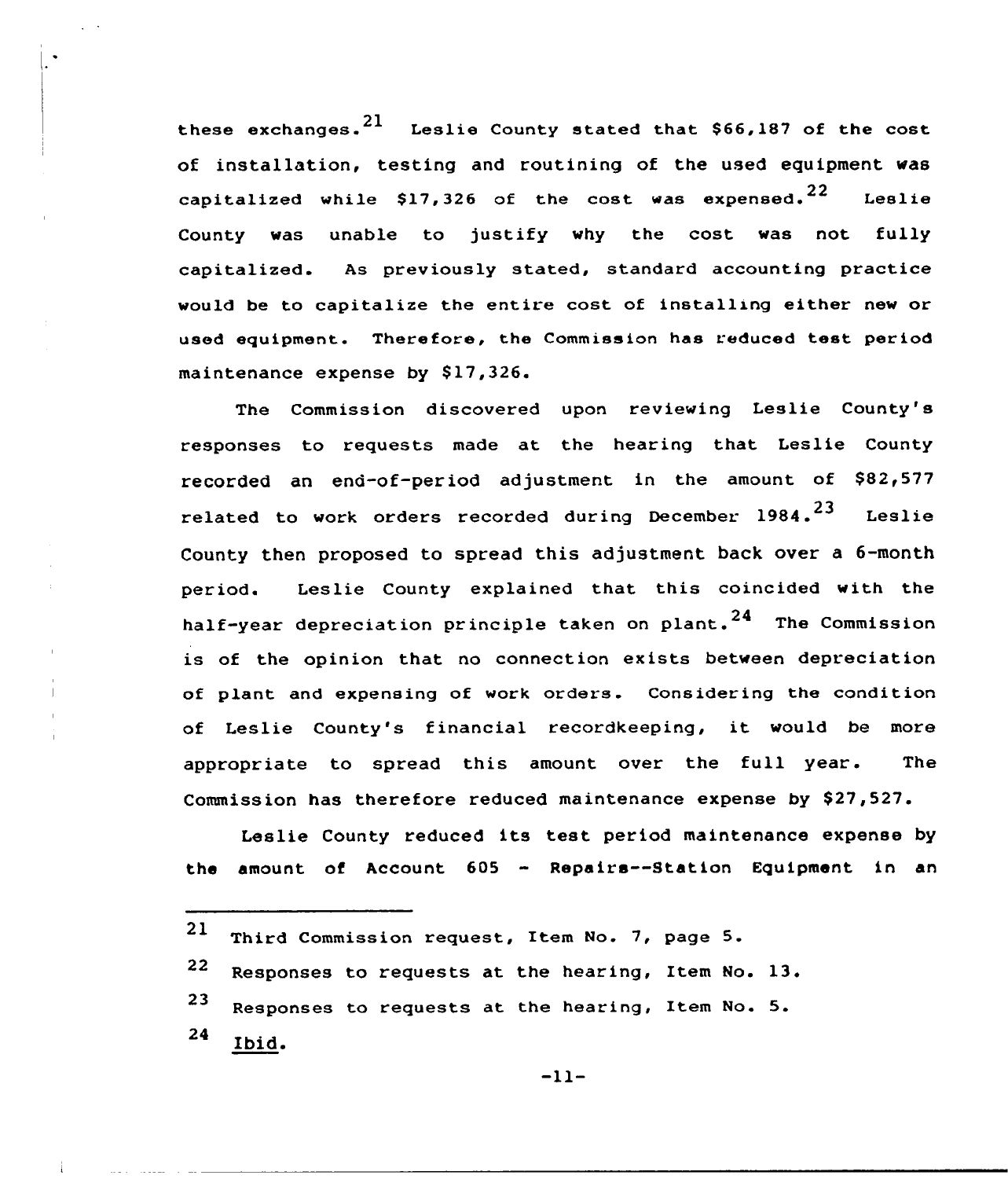attempt to reflect the deregulation of its embedded  $CPE.^{25}$  The Commission, after reviewing Leslie County's breakdown of test period maintenance expenses identif ied other maintenance expense accounts that it considered to be related to the embedded  $CPE.^{26}$ Leslie County reviewed the questionable accounts but did not provide an analysis or description of the expenses recorded in these accounts or adequate reasons for not removing these items from test period operations.<sup>27</sup> The Commission is of the opinion that in the absence of proper documentation Account No.  $605.2 -$ Station Equipment - Moves, Etc. and Account No.  $605.4$  - Repairs -Telephone Sets should be excluded from test period maintenance expense.

The Commission determined an adjusted test period level of maintenance expense in the amount of  $$198,674^{28}$  for a final reduction of \$138,336. Depreciation of the capitalized items

| 25. | Third Commission request, Item No. 21, pages 17-27.        |                           |
|-----|------------------------------------------------------------|---------------------------|
| 26  | Third AG request, Item No. 25.                             |                           |
| 27  | Responses to hearing requests, Item No. 9.                 |                           |
| 28  | Maintenance Expense: excluding station                     |                           |
|     | Connection & right-of-way (workpaper E-1/3)                | \$450,192                 |
|     | Leslie County adjustments - excepted<br>Station Connection | 25,587                    |
|     | Embedded CPE Account 605                                   | <53,123>                  |
|     | Non-recurring employees Swanson Sch. 28                    | $<$ 34,462>               |
|     | Subtotal                                                   | \$388,194                 |
|     | Commission Adjustments                                     |                           |
|     | Rearrangement of lines                                     | $\langle 59, 960 \rangle$ |
|     | COE installation costs                                     | $\langle 17, 326 \rangle$ |
|     | Mid-test Period Adj-Annualized                             | $\langle 27, 527 \rangle$ |
|     | Embedded CPE Account 605.2                                 | < 41,056>                 |
|     | Account 605.4                                              | (43, 651)                 |
|     | Total Test Period Other Maintenance Expense                | \$198,674                 |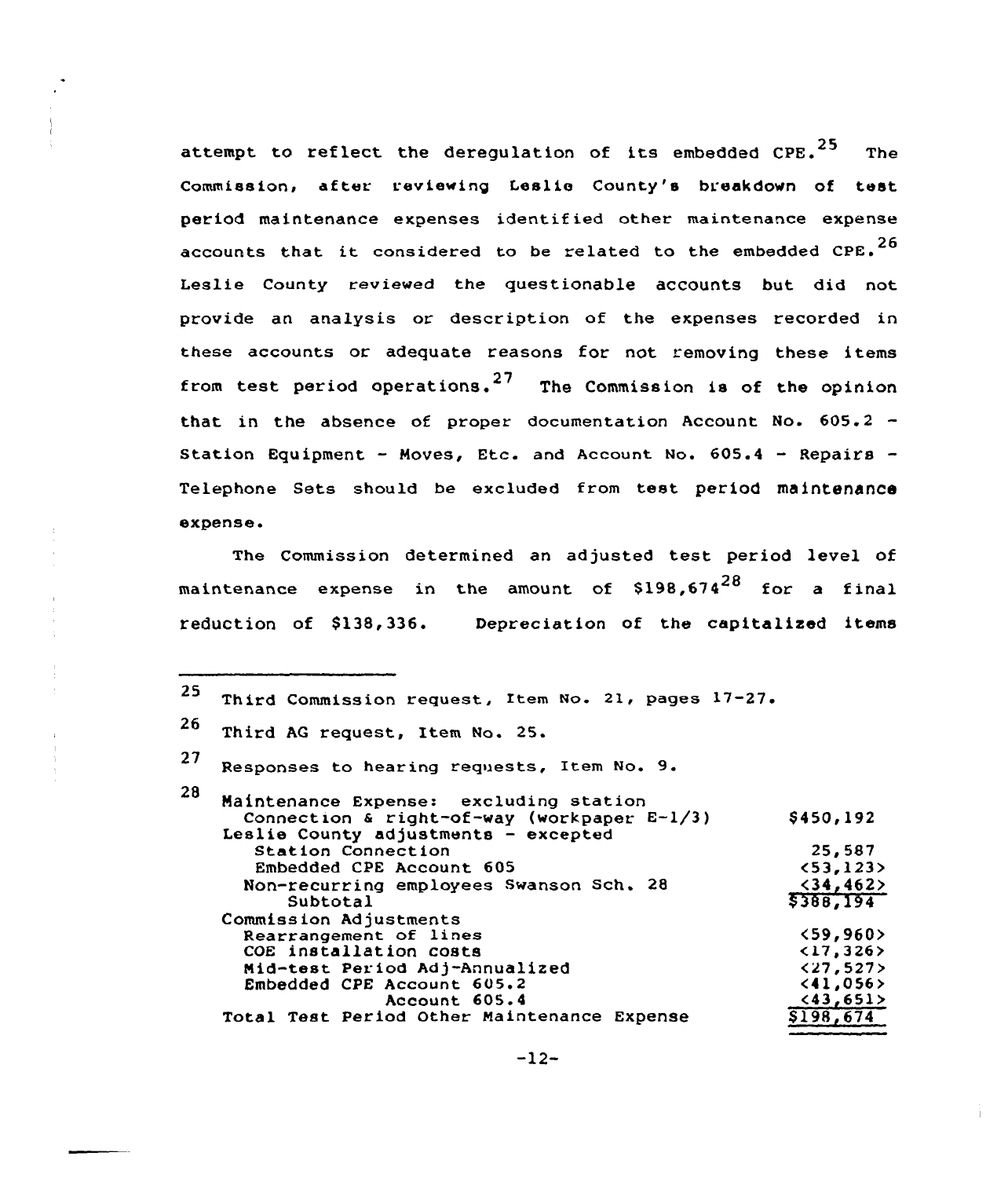identified in this section will be discussed in the following section.

# Depreciation Expense

The Commission has adjusted depreciation expense based on the end of test period plant-in-service figures as provided in Swanson's Schedule ll, as follows:

1) Central Office Equipment--Changes reflect. the corrections proposed in Leslie County's response to the Commission's March 24, 1986, data request, Item 15. In addition, as discussed in the maintenance expense section, the  $$17,326$  originally expensed to Account 604 has been added to the step-by-step account.

2) Customer Premises Equipment (CPE)--Amounts in Accounts 231 and 234, as well as the associated depreciation expense have been deleted due to the detariffing of embedded CPE.

3) Outside Plant--Accounts 241, 242.1 and 243 have been increased by  $$7,920$ ,  $$43,678$  and  $$8,362$ , respectively. These adjustments reflect the capitalization of amounts originally expensed to Accounts 602.1, 602.2 and 602.6, as discussed in the maintenance section.

4) Miscellaneous-Expenses associated with Accounts 241A and 264.31 have been eliminated since the amounts recorded in the plant-in-service and accumulated depreciation accounts indicated that these accounts have been fully depreciated.

To summarize, the Commission has reduced test period depreciation expense by \$8,546 for an adjusted level of \$595,081 as reflected in Appendix 8.

-13-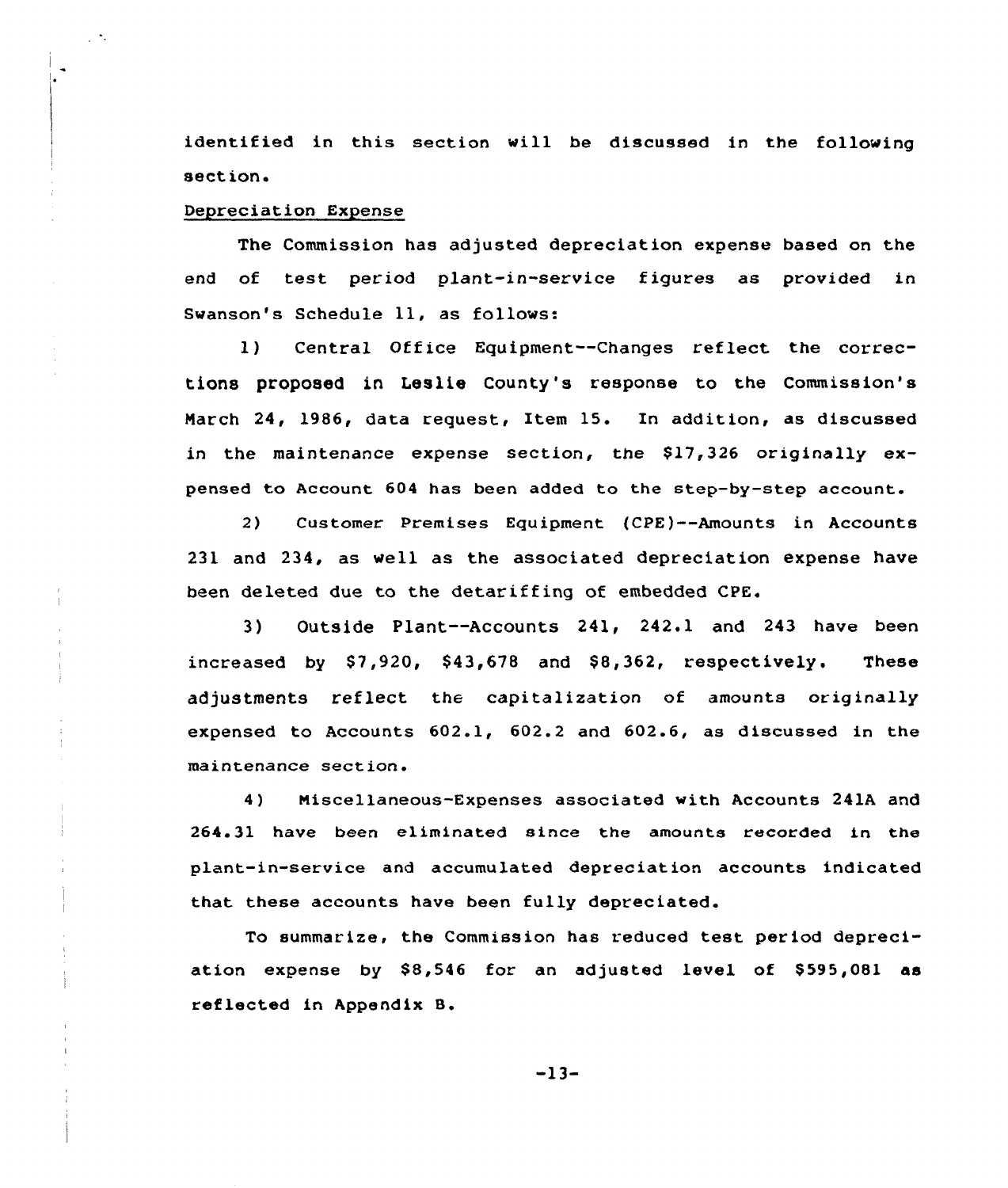## Embedded CPE

ŢΞ.

Leslie County opted to fully deregulate its embedded CPE as of January 1, 1986, in compliance with Administrative Case No. 269. Leslie County proposed reductions in local service revenue in the amount of \$109,542 and operating expenses excluding income taxes and maintenance expense in the amount of \$50,898. Leslie County in calculating its adjustments used the same methodology it chose in Administrative Case No. 257. $^{29}$  This case provides the Commission with its first opportunity to review Leslie County's proposed methodology and its effects in a rate proceeding. The Commission is of the opinion that Leslie County's allocation process on an overall basis is sound. However, better financial recordkeeping might have allowed Leslie County to compute actual expense amounts rather than rely totally upon allocations.

The Commission discovered that Leslie County did not exclude PBX and key system equipment from regulated operations in its revised adjustments. The Commission has identified revenues of \$188,361<sup>30</sup> that apparently include PBX and key station equipment revenues. The Commission is aware that this amount could possibly contain revenues other than these equipment charges. Considering the documentation available, however, this is the only amount the Commission could readily identify.

<sup>30</sup> Original Application, Exhibit 8-3, page <sup>3</sup> of 3.

<sup>29</sup> The Detariffing of Customer Premisss Equipment Purchased Subsequent to January 1, 1983 (Second Computer Inquiry PCC Docket 20828).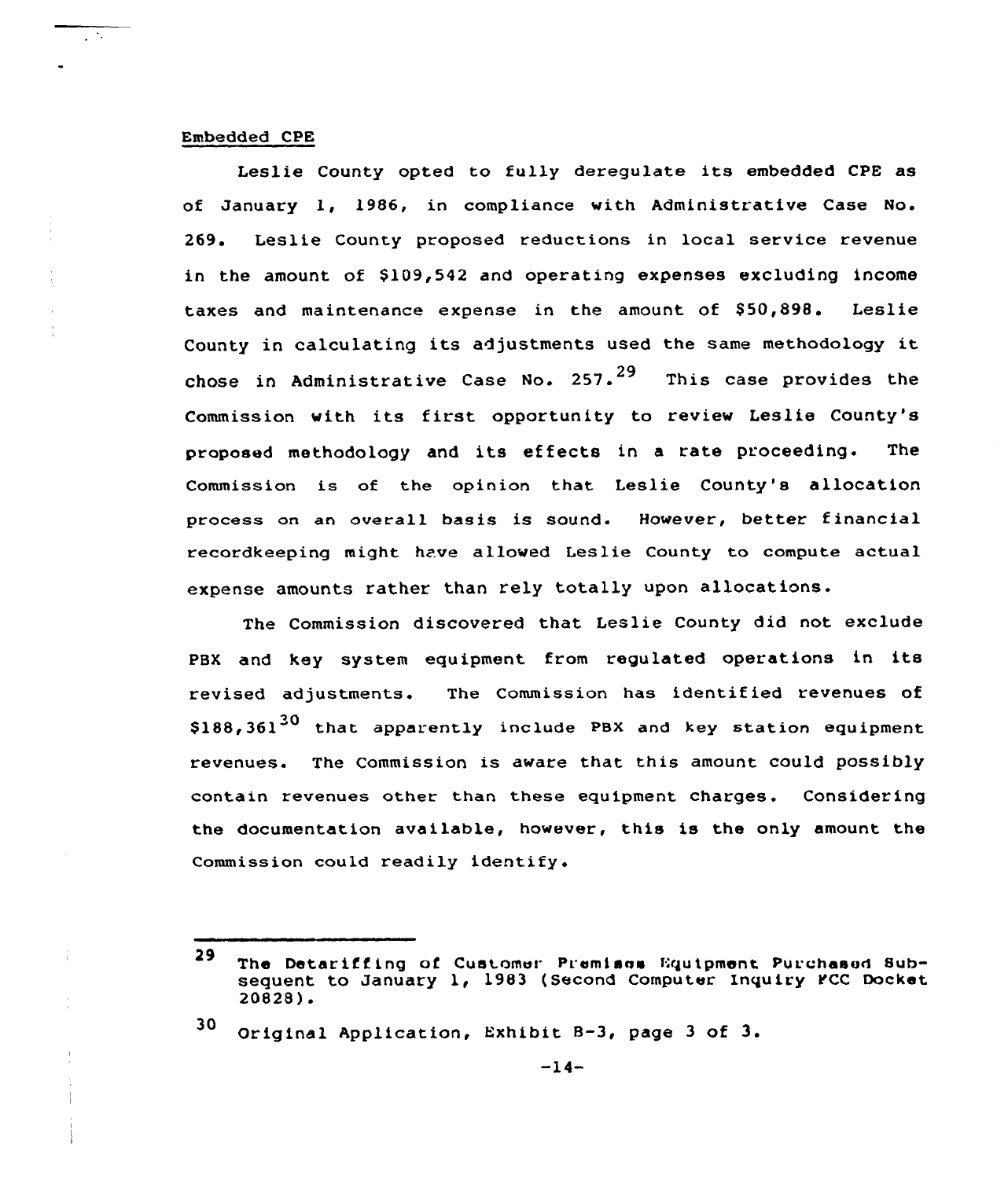The Commission has recalculated Leslie County's proposed adjustments using the \$188,361 figure. This results in a further reduction of \$78,820 in local service revenues. The Commission has also calculated deregulated expenses at a level of \$111,945 (See Appendix C) for a reduction in operating expenses of  $$61,047$ . Interest During Construction

Leslie County proposed to increase miscellaneous operating revenue by \$2,500 to recognize interest during construction ("IDC") which utilizes an estimated construction work in progress ("CWIP") estimate of \$50,000. Richard Swanson testified at the hearing that the proposed level of CWIP was based on a projected future level, which was chosen over the actual level due to the current construction program nearing completion.  $31$  The purpose of the Commission's rate-making treatment of IDC is to match cost and benefit. Therefore, the Commission is of the opinion that basing IDC on an estimated future level is a mismatching of revenues and expenses. Therefore, the Commission has calculated IDC of  $$47,344^{32}$$  for a further increase of \$44,844 to Leslie County's proposed revenues. It should be noted that IDC would normally be recorded to Interest Income for book purposes, but for rate-making purposes, it is recognized as an operating revenue.

 $31$  T.E., pages 76-77.

<sup>32</sup> CWIP (Swanson's prefiled testimony, Sch. 3) \$971,620 Less: Work Orders -- 100.24 Amount available for IDC 1982 REA interest rate I DC \$971,620<br>24.738 \$ 946~882 5% <u>\$47,344</u>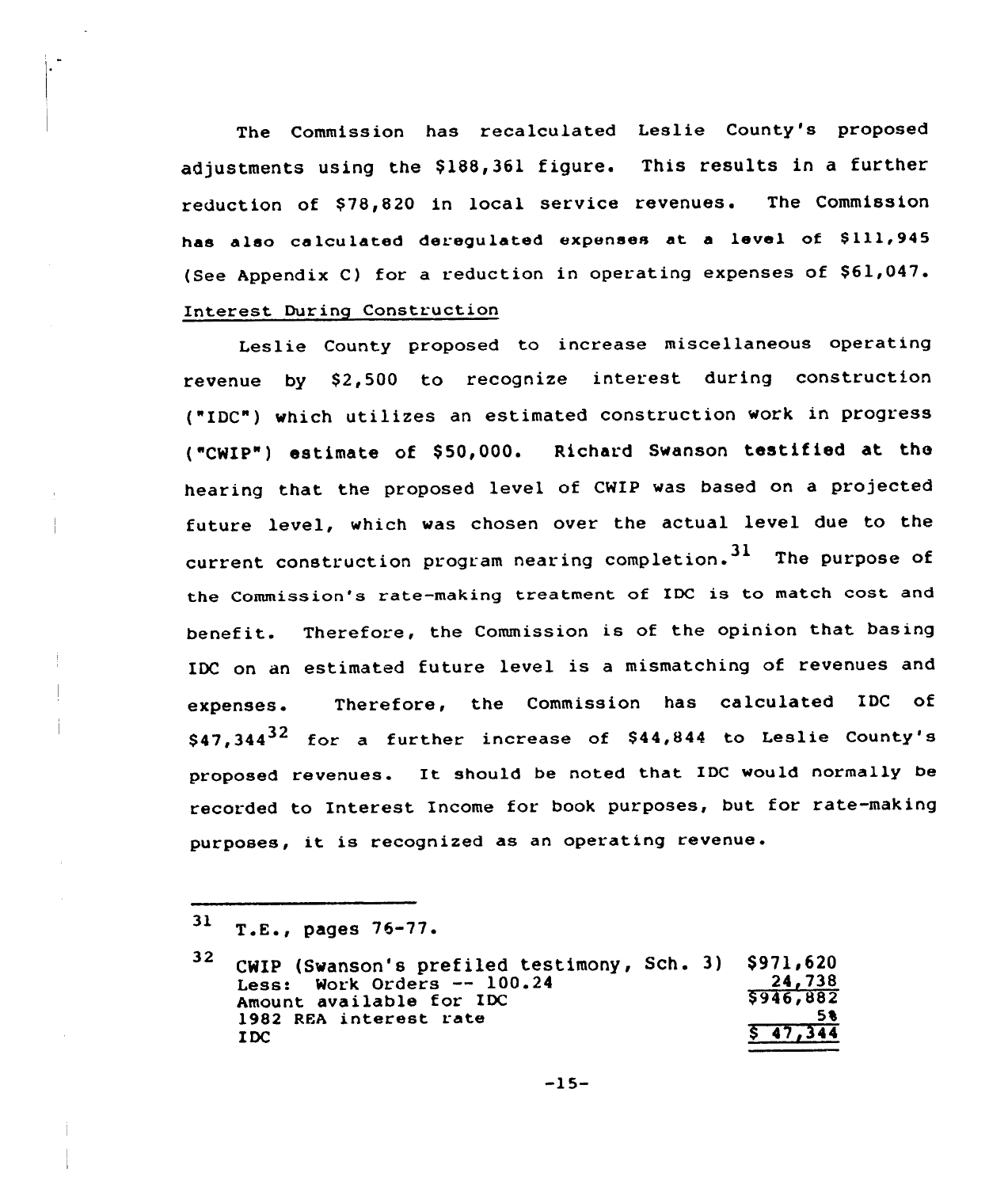## Company Automobile

 $\overline{\mathbb{R}^2}$ 

The AG proposed that operating expenses should be reduced by S5,000 to account for the personal use of an automobile supplied by Leslie County for Edward Mattingly, manager of Leslie County. 33 The Commission concurs with the AG that the ratepayers should not have to bear the cost of providing Mr. Mattingly with an automobile for his personal use. The Commission has reduced Leslie County's test period operating expenses by S5,000.

## Interest Expense

Leslie County proposed a test period level of interest expense in the amount of S420,390 based on total debt outstanding at the end of the test period. The Commission has already determined that a portion of this debt is supporting deregulated or non-utility investment activities and an investment in a Florida condominium. Therefore, the Commission has utilized this same process to determine unregulated interest in the amount of S20,485 and has reduced the test period proposed level by this amount.

# Rate Case

Leslie County originally proposed to amortize the cost of filing the present rate case in the amount of  $$77,000$  over a 2year period for a level of S38,500. The original cost of the case was broken down into two components: (1) accounting services of \$ 42,000 and (2) legal fees of S35,000. Arthur Anderson originally estimated the cost to be  $$25,000<sub>1</sub><sup>34</sup>$  which was increased to  $$42,000$ 

<sup>33</sup> Deward's supplemental testimony, filed April 7, 1986, page 7. 34 AG's first request, Item No. 85.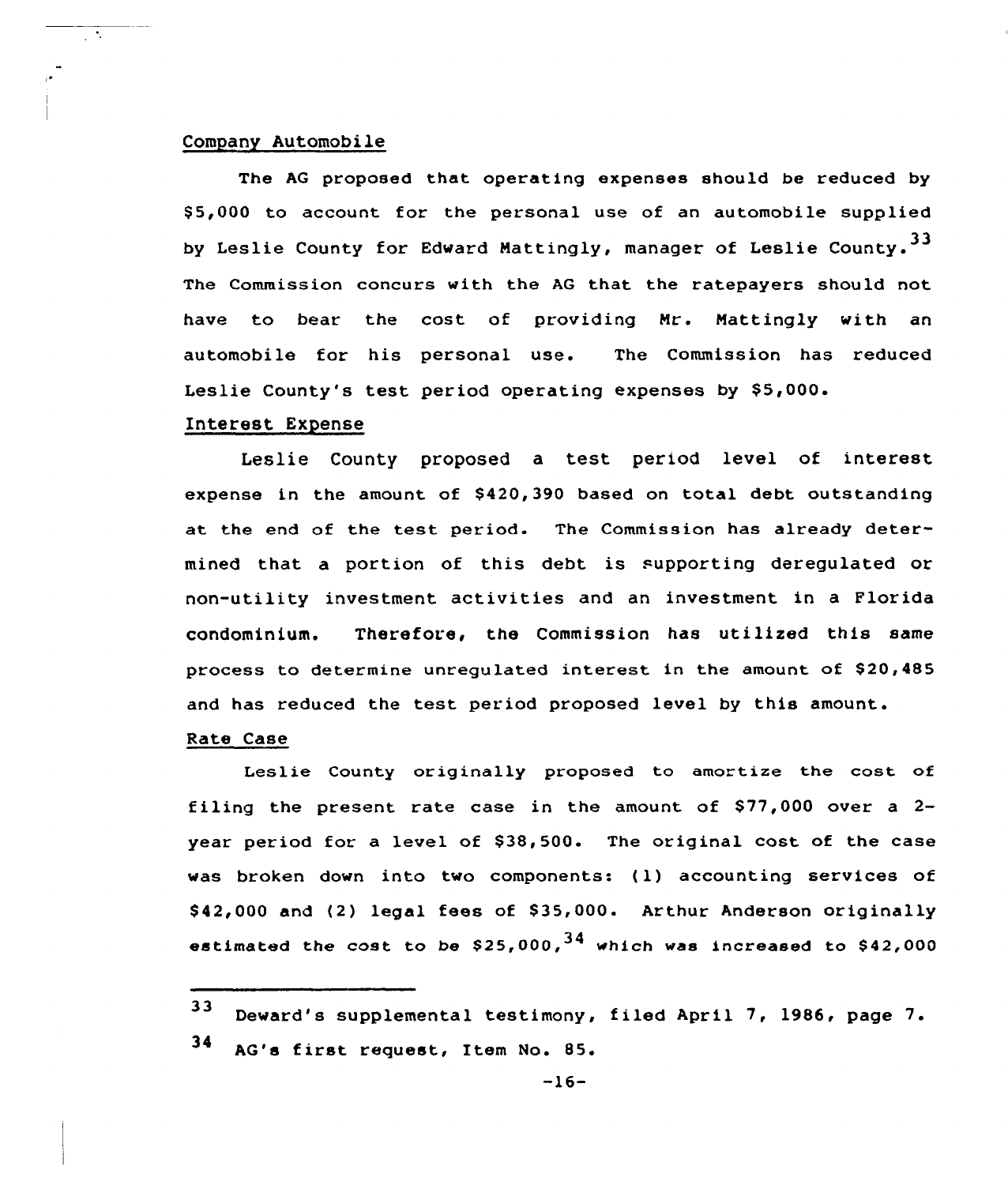and was later revised to  $$84.603$ .  $^{35}$  Richard Swanson testified that "for that size of company tLeslie County does] a fairly decent job."<sup>36</sup> He further stated that the condition of the financial records did not cause the extremely high cost of preparing the case but was rather caused by the number of data <sup>37</sup> requests.

It is the Commission's opinion with respect to the analysis of the records that the number of data requests required to examine Leslie County's records were the result of its poorly maintained and documented financial records. For example, Leslie County does not routinely review and record its monthly transactions as evidenced by its failure to maintain its  $\text{CWIP}^{38}$ and work orders<sup>39</sup> on a current (monthly) basis. Further, there were numerous instances of inadequate documentation and support of actual levels, i.e., toll revenue, depreciation expense, and right-of-way expense<sup>40</sup> and monthly operating revenues and

- $36$  T.E., page 279.
- <sup>37</sup> T.E., page 278.
- <sup>38</sup> Swanson's pref iled testimony, page 4.

40 No continuing property records were available to aid in differentiating between capitalized and expensed right-of-way.

<sup>35</sup> Response made at the hearing, Item No. 16.

<sup>39</sup> Responses to hearing request, Item No. 5, page 5, [B](ii) in which adjustments were necessary to normalize work orders recorded in December 1984 relative to the entire calendar year <sup>~</sup>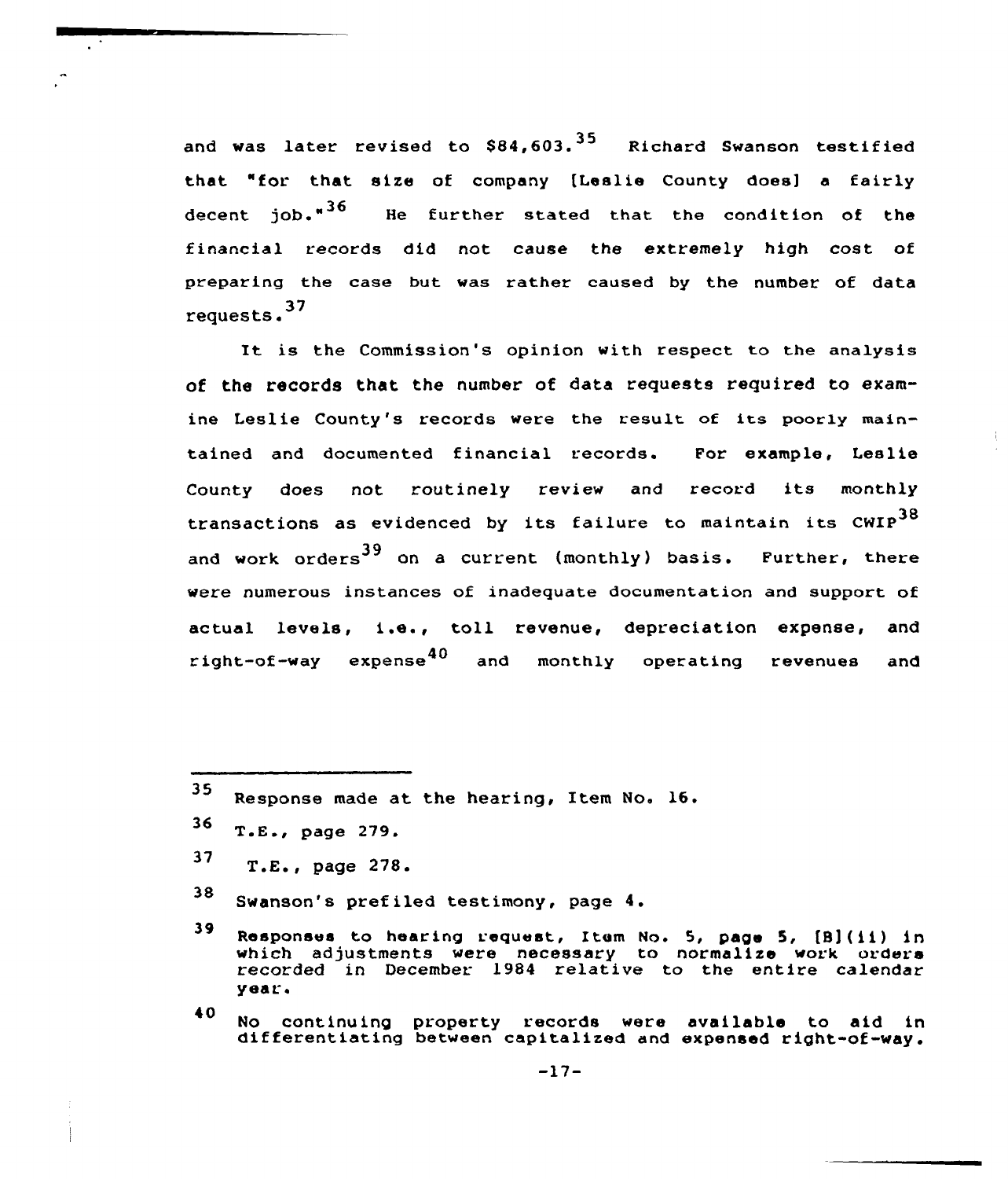expenses. ${\bf 41}$ Thus, it is the Commission's opinion that Leslie County's ratepayers should not bear the added costs due to the inadequate records. Therefore, the Commission has used the estimated cost of \$42,000 for Arthur Anderson in its amortization calculation since this represents a more equitable level of responsibility for rate case expenses between the shareholders and ratepayers. Further, Leslie County failed to adequately support its proposed 2-year amortization; therefore, the Commission has utilized its generally applied 3-year period. Amortization of rate case expense has been adjusted to \$25,667, a reduction in test period other operating expense of  $$11,833$ .

The Commission has identified \$9,029 of prior rate case expense contained in test period operating expenses.<sup>42</sup> The Commission is of the opinion that these expenses should be removed and amortized over a 3-year period. Therefore, operating expenses have been decreased by \$6,019, which results in a total reduction to operating expenses of \$17,852.

## ITC

Leslie County proposed to amortize deferred ITC over the life of the utility plant and included this amortization in nonoperating income. Leslie County then reduced rate base by the unamortized deferred ITC. The original intent of Congress in

<sup>42</sup> First Commission request, Items No. 2, <sup>7</sup> and 10.

<sup>41</sup> First Commission request, Item No. 18, Leslie County stated that they would supply monthly operating revenues and expenses when available. However, at the conference prior to the hearing Leslie County informed the Commission it was not able to provide the monthly statements.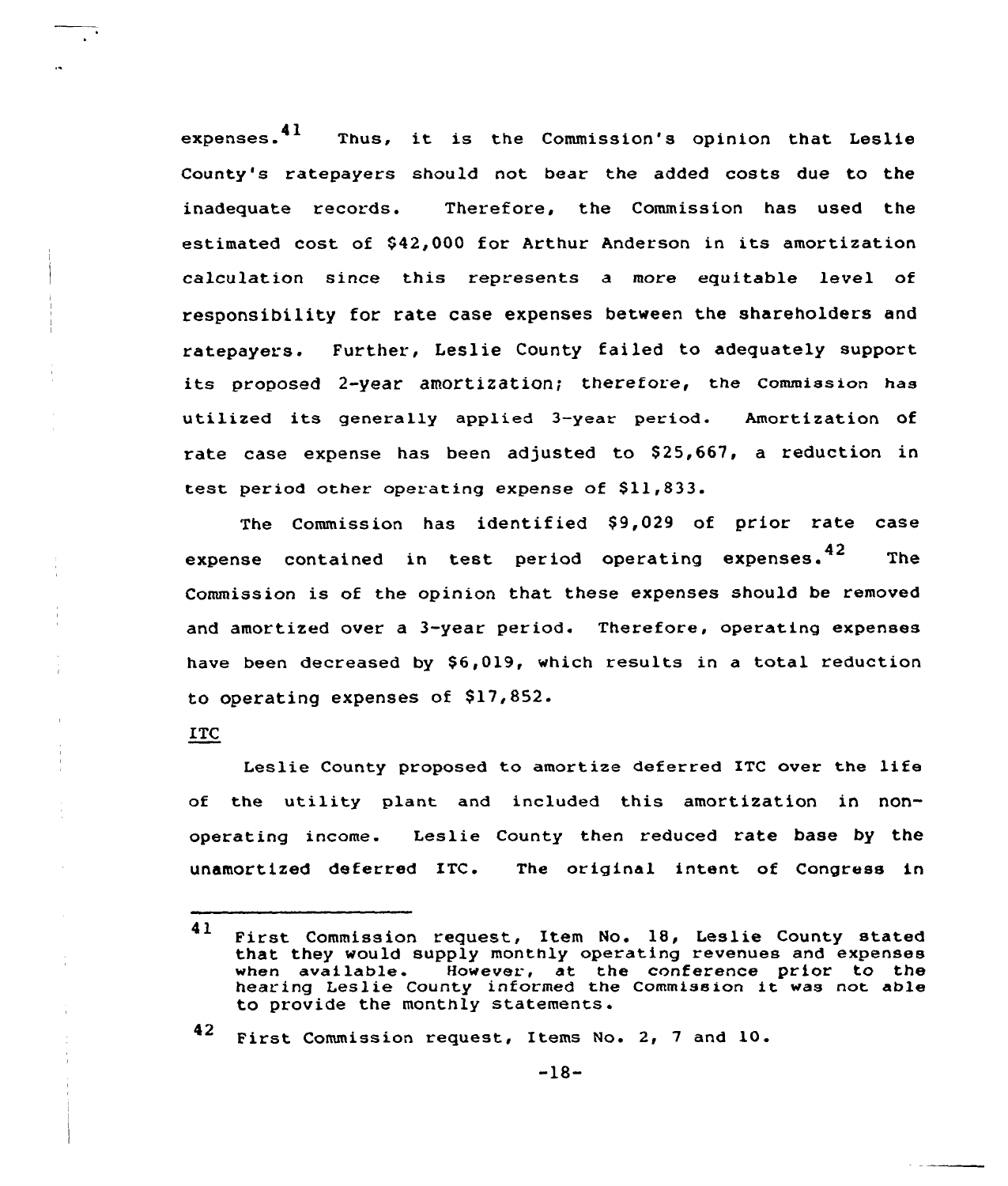allowing ITC was not only to provide utilities with an incentive to invest, but also to provide a benefit to utility customers. If revenues were calculated using return on net investments then customers would receive some benefit. In this instance, however, required revenues are being calculated using the times interest earned ratio ("TIER") and therefore customers receive no direct benefit. Richard Swanson stated that Leslie County followed the general rule in amortizing deferred ITC and any departure from this procedure might cause Leslie County to forfeit its ITC.<sup>43</sup> Leslie County has a 15-year period in which to use its accumulated ITC. The Commission is of the opinion that this is ample time in which to do so. Therefore, in order to provide a direct benefit to the ratepayers the Commission has recalculated ITC amortization using the ITC actually claimed by Leslie County per its tax returns and has used this amount as an offset to the federal tax expense. The Commission has used this procedure in past cases with this type of utility (Option A) and found it to be an adequate measure. Test period ITC amortization has been calculated to be \$39,356.

# Income Tax Expense

In its original determination of adjusted net operating income, Leslie County did not calculate income tax expense, but simply eliminated deficit federal income tax and carried state income tax at actual level. In later revisions, Leslie County

<sup>43</sup> T.E., page 88.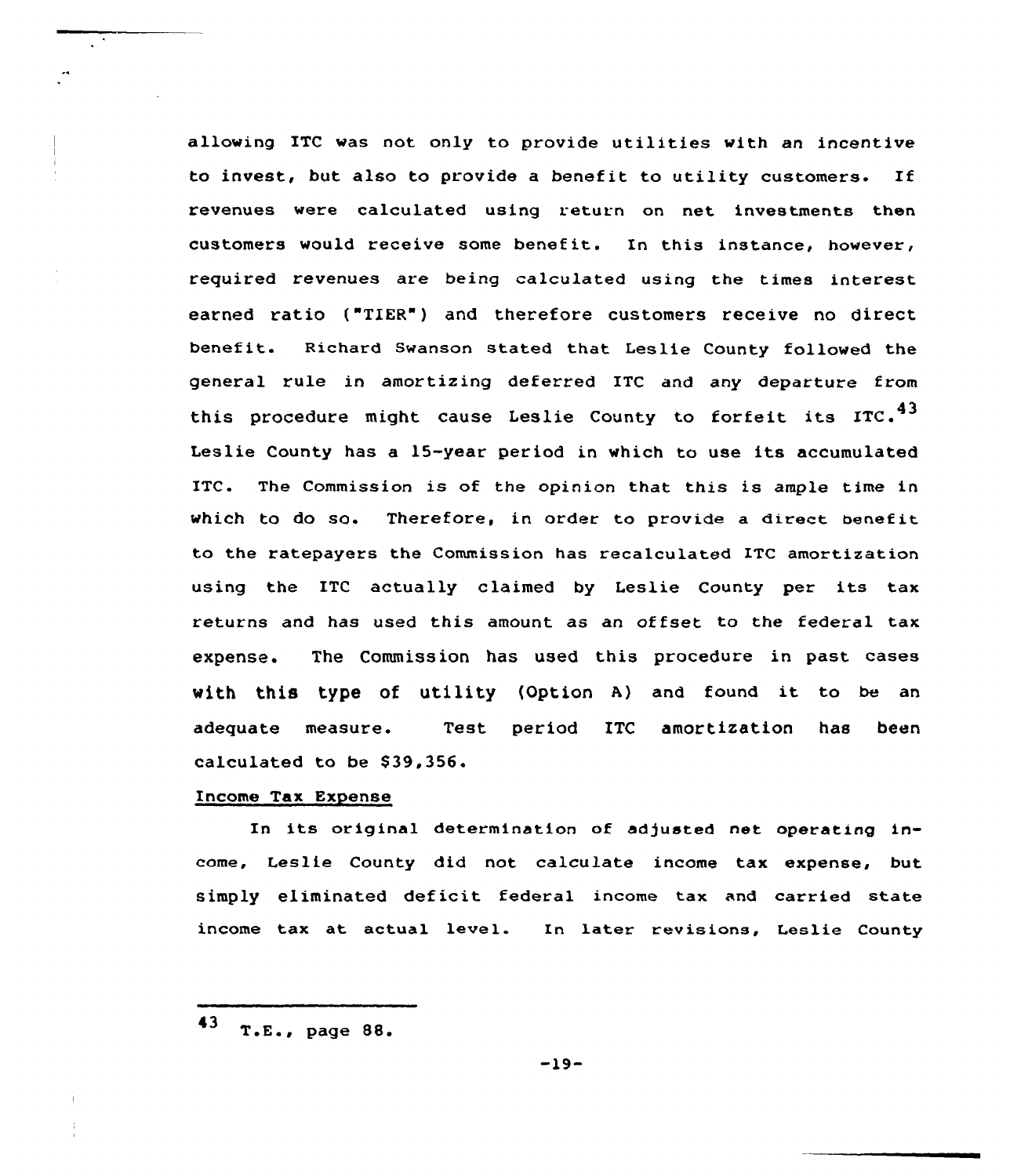determined income taxes based on its proposed revenue level, but did not provide any calculation based on its adjusted levels or the amortization of ITC. In its determination of income taxes, the Commission has used Commission adjusted operating revenues, operating expenses, interest expense, and amortization of ITC for an adjusted level of federal and state taxes of  $$1,299$  and  $$5,093$ , respectively.

73

Therefore, the adjusted operations of Leslie County are stated as fo11ows:

|                      | Leslie County's<br>Final<br>Adjusted | Commission<br>Adjustments | Commission<br>Adjusted |  |  |
|----------------------|--------------------------------------|---------------------------|------------------------|--|--|
| Operating Revenues   | \$1,896,749                          | \$73,579                  | \$1,970,328            |  |  |
| Operating Expenses   | 1,666,173                            | < 274, 197                | 1,341,976              |  |  |
| Net Operating Income | 230,576                              | \$347,766                 | 5 578, 352             |  |  |

# REVENUE REQUIREMENTS

Leslie County is an investor-owned utility financed chiefly by lang-term debt from the REA and the RTB. Its capital structure is similar to that of many telephone cooperatives. The Commission has consistently determined revenue requirements for telephone cooperatives based on a return on net investment rate base and a TIER. Leslie County proposed a TIER of 1.7 rather than the 1.5 TIER required by the REA loan agreement. Leslie County explained that a TIER of 1.7 was chosen to reflect the amount of coverage that would be required when a 1986 REA loan is fully drawn down. The Commission is of the opinion that <sup>a</sup> 1.5 TIER is adequate under the existing loan agreement and that Leslie County has not provided adequate support to persuade the Commission to deviate

 $-20-$ 

and the company of the company of the company of the company of the company of the company of the company of the company of the company of the company of the company of the company of the company of the company of the comp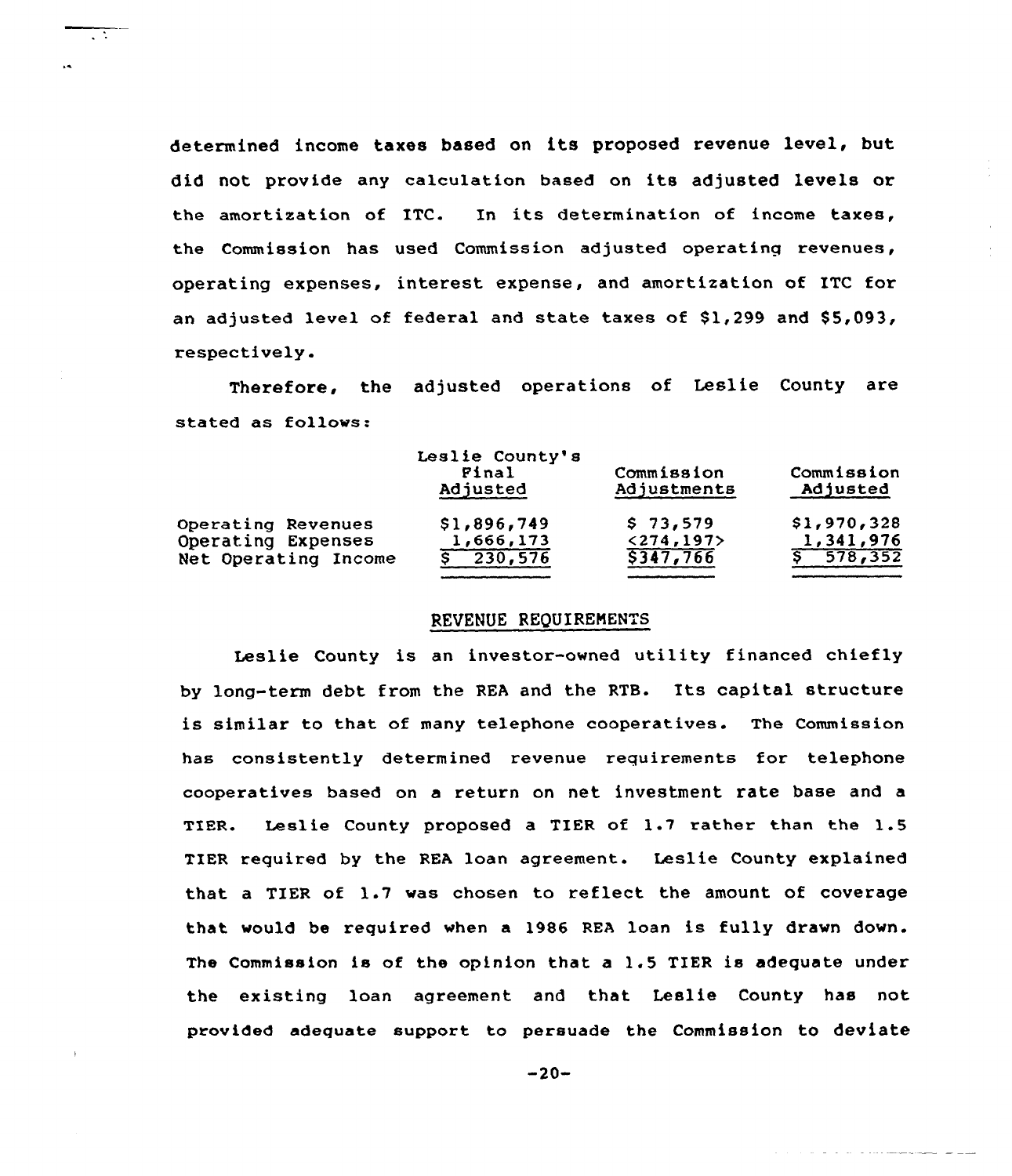from its practice of basing TIER on the lender's required coverage as specified in the loan agreement.

Leslie County's adjusted net operating income of \$578,352 results in a TIER of 1.45. The Commission is of the opinion that this is unfair, unjust and unreasonable. The Commission has determined that Leslie County would require a net operating income of \$ 599,858 to achieve <sup>a</sup> TIER of 1.5, which the Commission believes is the fair, just and reasonable return. This will provide Leslie County with adequate revenue to cover operating expenses, loan payments, and provide the owner with an adequate return on investment. Therefore, the Commission has determined that Leslie County is entitled to a increase in local service revenue in the amount of \$43,328.

### Rate Design

Leslie County proposed to allocate its additional revenue requirement in this case to local exchange access. In addition, Leslie County proposed to increase its local pay station toll from 10 cents to 25 cents. Two new enhanced service, speed-dialing and conference calling, are also proposed.

The record in the case indicates that enhanced service charges and local pay station tolls are compensatory as proposed and should be allowed.

In this case, the Commission Mill allocate additional revenue requirement to local exchange access.

## FINDINGS AND ORDERS

The Commission, after consideration of the evidence of record and being advised, is of the opinion and finds that:

-21-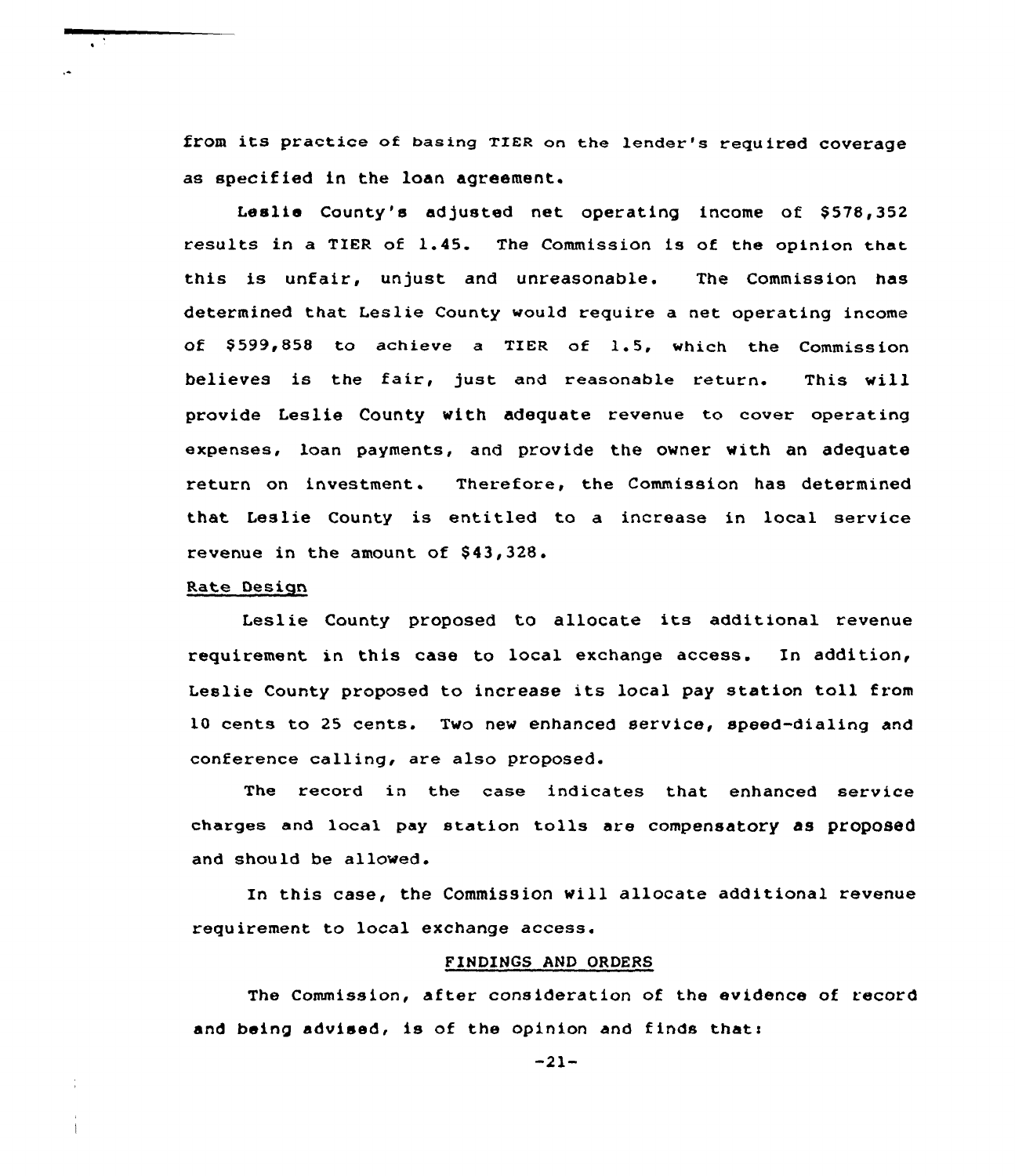1. The rates proposed by Leslie County would produce revenues in excess of those found reasonable herein and should be denied upon application of KRS 278.030.

2. The rates and charges in Appendix <sup>A</sup> are the fair, just and reasonable rates and charges for Leslie County to charge its customers for telephone service to provide approximately \$697,619 of local service revenues.

IT IS THEREFORE ORDERED that:

l. The proposed xates and chaxges in Leslie County's application of December 1985 be and they hereby are denied upon application of KRS 278.030.

2. The rates and charges in Appendix A are the fair, just and reasonable rates and charges to be charged by Leslie County to its ratepayers for telecommunication services rendered on and after the date of this Order.

3. Within 30 days of the date of this Order, Leslie County shall file its tariff sheets setting out the rates approved herein.

-22-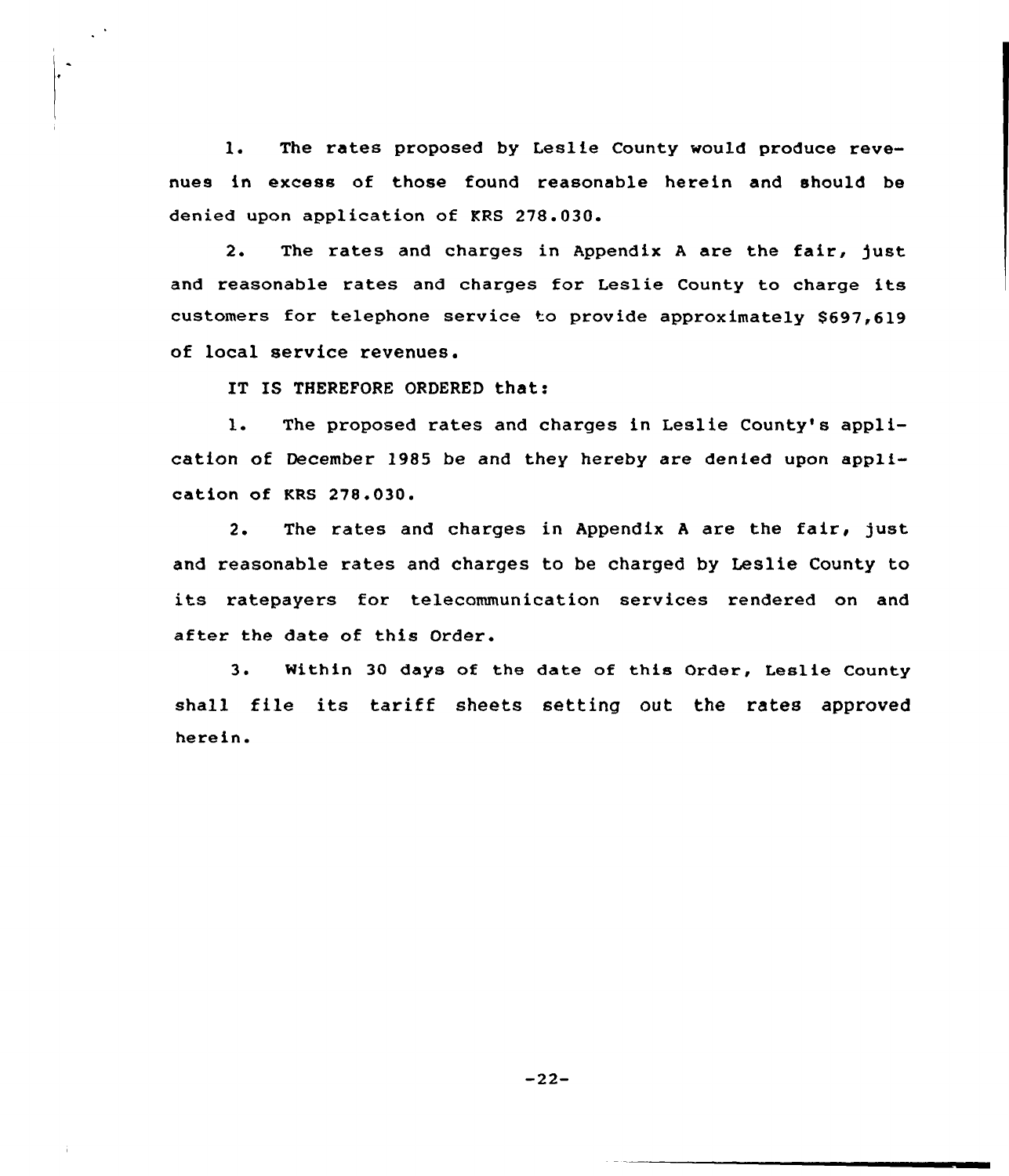Done at Frankfort, Kentucky, this 2nd day of June, 1986.

PUBLIC SERUICE COMMISSION

 $\boldsymbol{\dot{\ell}}$  .b .  $\boldsymbol{\lambda}$ Chairman Vice Chairman

ner MWilboury

ATTEST:

 $\mathcal{L}^{(1)}$ 

**Secretary**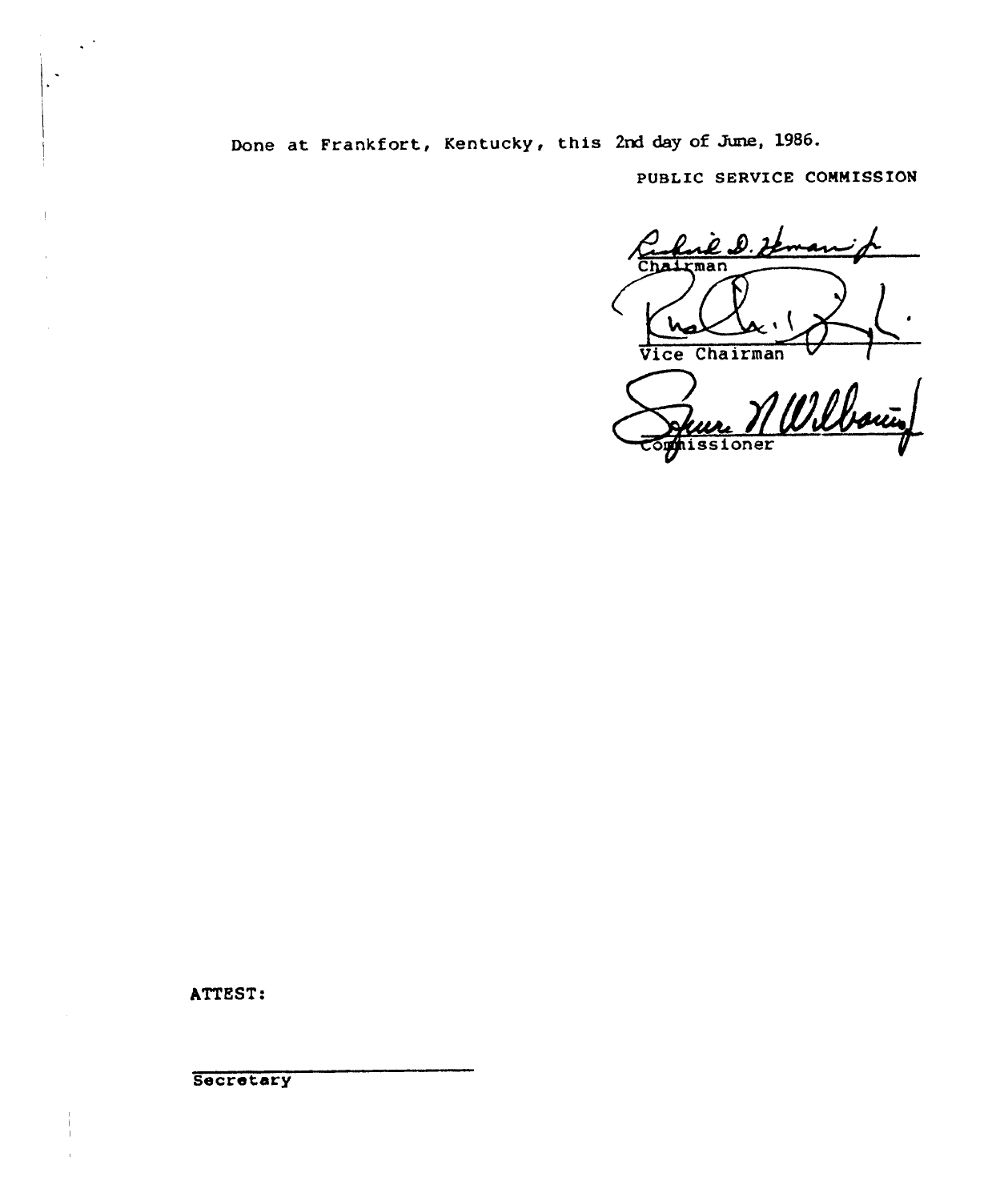#### APPENDIX A

# APPENDIX TO AN ORDER OF THE KENTUCKY PUBLIC SERVICE COMMISSION IN CASE NO. 9430 DATED JUNE 2, 1986

The following rates and charges are prescribed for the customers in the area served by Leslie County Telephone Company, Inc. All other rates and charges not specifically mentioned herein shall remain the same as those in effect under authority of this Commission prior to the effective date of this Order.

### LOCAL EXCHANGE TARIFFS

For The Service Areas of:

s.

 $\ddot{\phantom{0}}$ 

| Hyden Exchange<br>Stinnett Exchange<br>Buckhorn Exchange | Wooton Exchange<br>Bledsoe Exchange<br>Canoe Exchange |
|----------------------------------------------------------|-------------------------------------------------------|
|                                                          |                                                       |
| Residential l-Party Service:                             |                                                       |
| Line Access Charge                                       | $S_8.30$                                              |
| Residential 4-Party Service:                             |                                                       |
| Line Access Charge                                       | 6.75                                                  |
| Business 1-Party Service:                                |                                                       |
| Line Access Charge                                       | 12.15                                                 |
| Business 4-Party Service:                                |                                                       |
| Line Access Charge                                       | 10.60                                                 |
| Zone Charges:                                            |                                                       |
| Zone 1                                                   | 1.55                                                  |
| $2$ one $2$                                              | 3.10                                                  |
| Zone 3                                                   | 4.65                                                  |
| $2$ one $4$                                              | 6.20                                                  |
| $2$ one $5$                                              | 7.75                                                  |
| <b>PABX</b>                                              |                                                       |
| Regular                                                  | 13.96                                                 |
| Trunkhunt                                                | 20.95                                                 |
| Key                                                      |                                                       |
| Regular                                                  | 13.96                                                 |
| Trunkhunt                                                | 20.95                                                 |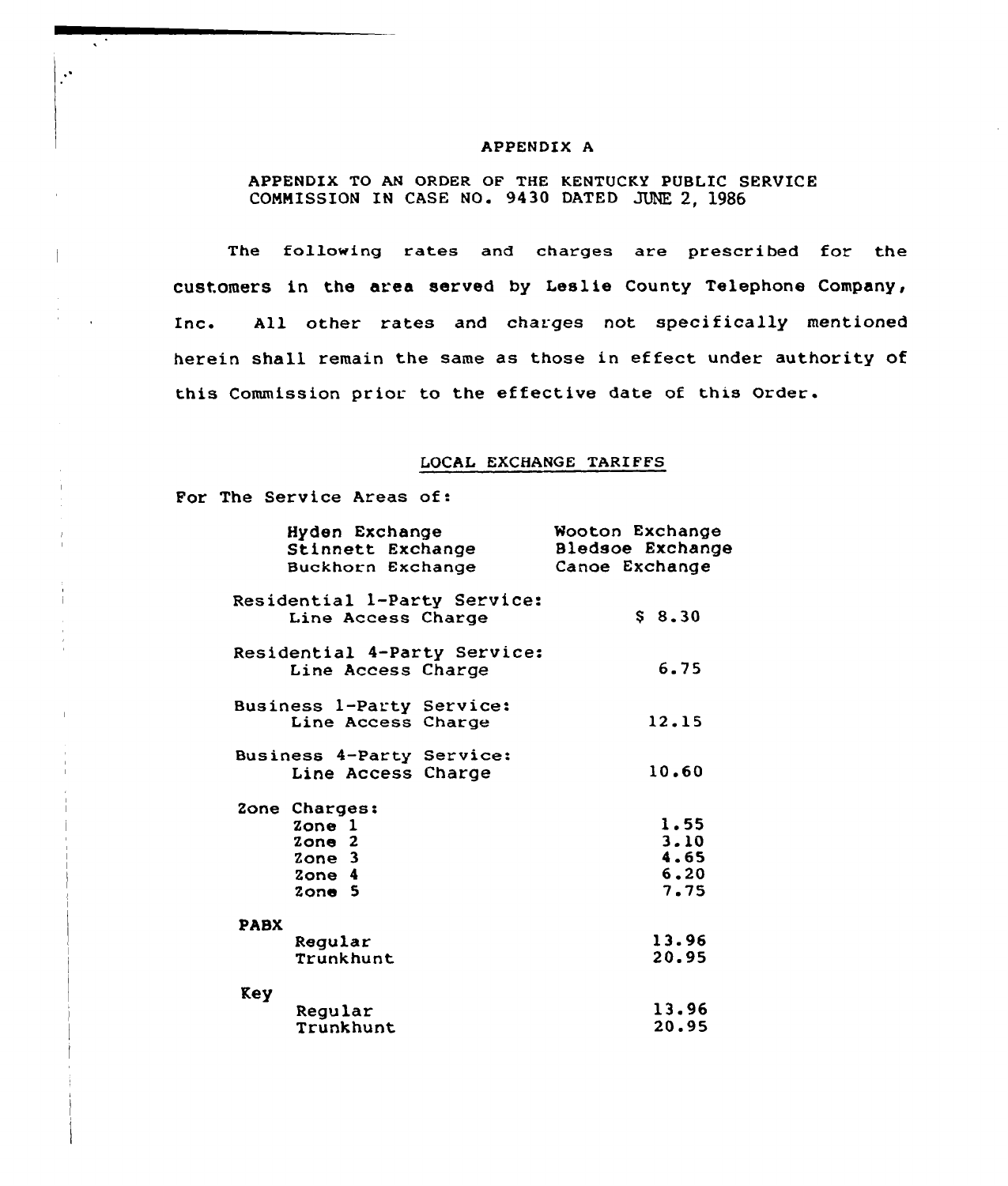| For The Service Area of:                           |                |  |
|----------------------------------------------------|----------------|--|
| Dwarf Exchange                                     |                |  |
| Residential 1-Party Service:<br>Line Access Charge | \$8.80         |  |
| Business 1-Party Service:<br>Line Access Charge    | 12.95          |  |
| <b>PABX</b><br>Regular<br><b>Trunkhunt</b>         | 14.74<br>22.12 |  |
| Key<br>Regular<br>Trunkhunt                        | 14.74<br>22.12 |  |
| For Service In All Exchanges.                      |                |  |
| Pay Station Local Calls                            | \$0.25         |  |
| Miscellaneous Enhanced Equipment Charges           |                |  |
| Speed-dialing<br>Conference Calling                | \$2.00<br>2.00 |  |
| Service Connection Charges                         |                |  |

Service Order \$10.00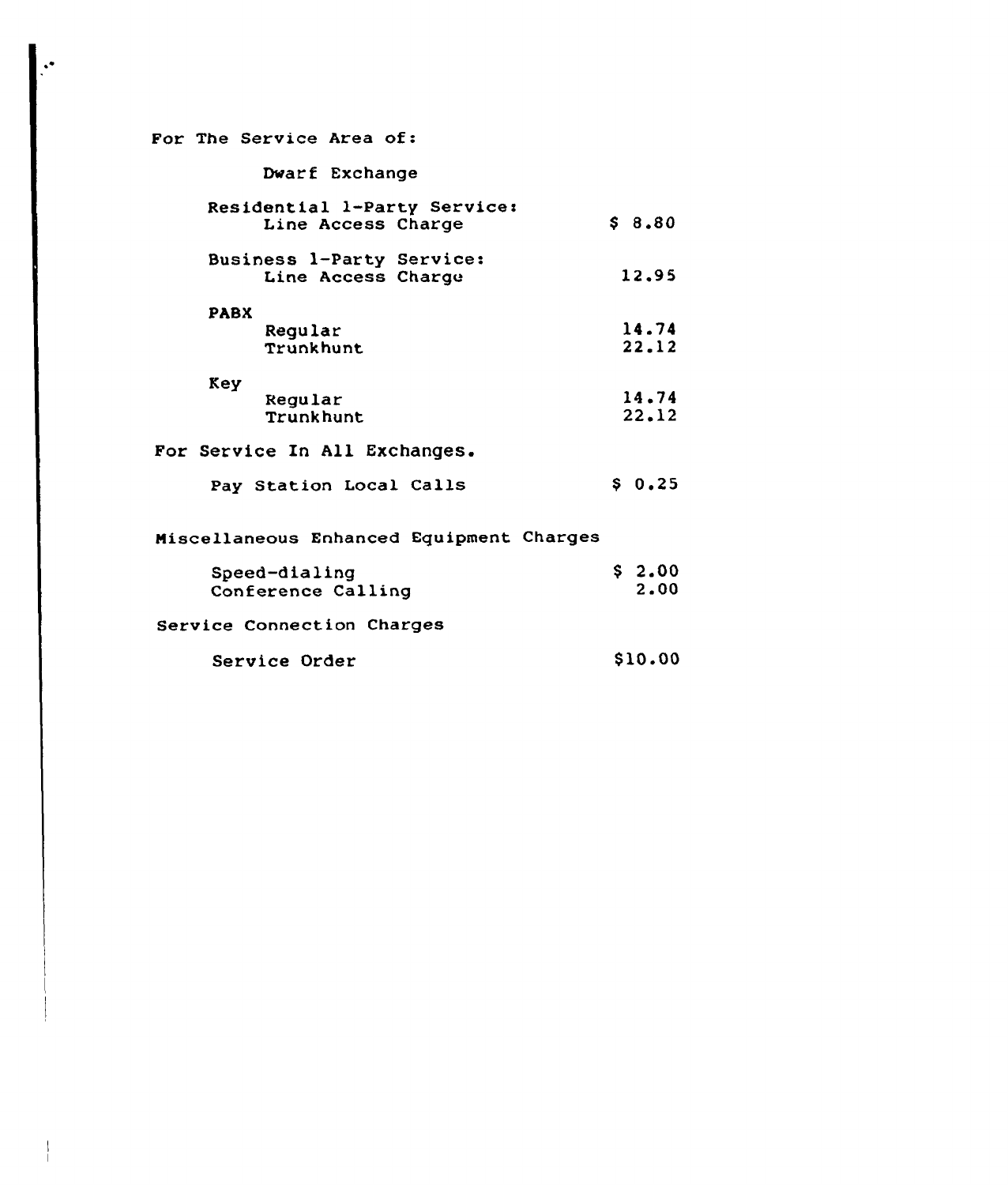#### APPEHDIX B

# APPENDIX TO AN ORDER OF THE PUBLIC SERVICE COMMISSION IN CASE NO. 9430 DATED JUNE 2, 1986

# SCHEDULE OF DEPRECIATION AND HET INVESTMENT

SCHEDULE 11 FIGURES:

CORRECTED FIGURES:

 $\parallel$ 

|               | account number --- Gross plant -- Rate -- Expense -- Accum --                                                        |                    |       |                               |                               | NET PLANT               | GROSS PLANT RATE                                                                 |       | EXPENSE             | accum.                        | NET PLANT                     |
|---------------|----------------------------------------------------------------------------------------------------------------------|--------------------|-------|-------------------------------|-------------------------------|-------------------------|----------------------------------------------------------------------------------|-------|---------------------|-------------------------------|-------------------------------|
| 211           | LAND                                                                                                                 | \$48,319           | 0.02  | $\bullet$ $\bullet$ $\bullet$ |                               |                         | \$0 \$48,319 \$48,319 0.0% \$0                                                   |       |                     | $\bullet$ $\bullet$ $\bullet$ | 148,319                       |
| 212           | BUILDINGS \$503,697                                                                                                  |                    | 2.47  | \$12,089                      | \$100,530                     | \$403,167               | \$503,697                                                                        | 2.42  | \$12,089            | \$100,530                     | \$403,167                     |
| 221           | COE-DIGITAL                                                                                                          | \$1,013,335        | 4.5%  | \$45,600                      | \$855,600                     | \$157,735               | $$1,105,597$ a 4.5%                                                              |       | \$49,752            | \$855,600                     | \$249,997                     |
| 221           | CDE-CROSSBAR                                                                                                         | $\sim$ 40          | 0.02  | $\bullet$ 60                  | $\bullet$ 50                  | $\sim$ 50               | \$204,916                                                                        | 10.2% | \$20,901            | $\overline{a}$ $\overline{a}$ | \$204,916                     |
| 221           | COE-SXS                                                                                                              | \$1,895,507        | 9.12  | \$172,491                     |                               | \$0 \$1,895,507         | $$1,615,655$ b                                                                   |       | $9.12$ \$147,025    |                               | $$0$ $$1,615,655$             |
|               | 221.2 COE-CARRIER                                                                                                    | \$722,852          | 9.17  | \$65,780                      | \$142,879                     | \$579,973               | $$722,852$ c                                                                     | 5.3x  | \$38,311            | \$142,879                     | \$579,973                     |
| 231           | STATION APP                                                                                                          | \$421,534          | 8.47  | \$35,409                      | \$220,405                     | \$201.129               |                                                                                  | 8.42  | $\bullet$ $\bullet$ | $\sim$ 50                     | $\sim$ 80                     |
| 232           | STATION CONN                                                                                                         | \$215,112 10.02    |       | \$21,511                      | \$84,253                      | \$130,859               | $\begin{array}{c} 60 \text{ d} \\ 12 \text{ s} \end{array}$                      | 10.07 | \$21,511            | \$84,253                      | \$130,859                     |
|               | 232.01 STATION CONN                                                                                                  | \$162,278          | 5.OZ  | \$8,114                       | \$70,099                      | \$92,179                | $$162,278$ 5.02                                                                  |       | \$8,114             | \$70,099                      | \$92,179                      |
|               | 232.10 STATION CONN                                                                                                  | \$28,785 10.02     |       | \$2,879                       | \$9,843                       | \$18,942                | \$28,785                                                                         | 10.07 | \$2,879             | \$9,843                       | \$18,942                      |
|               | 232.12 STATION CONN                                                                                                  | \$15,929           | 10.02 | \$1,593                       | \$3,825                       | \$12,104                | \$15,929                                                                         | 10.0% | \$1,593             | 33,825                        | \$17,104                      |
|               | 232.13 STATION COMM                                                                                                  | 86,278             | 10.01 | \$628                         | \$895                         | \$5,383                 | \$6,278                                                                          | 10.07 | \$628               | \$895                         | \$5,383                       |
|               | 232.20 STATION CONN                                                                                                  | \$28,953           | 5.02  | \$1,448                       | \$9,890                       | \$19,063                | \$28,953                                                                         | 5.02  | \$1,448             | \$9,890                       | \$19,063                      |
|               | 232.22 STATION CONN                                                                                                  | \$24,034           | 5.02  | \$1,202                       | \$5,483                       | \$18,551                | \$24,034                                                                         | 5.0%  | \$1,202             | \$5,483                       | \$18,551                      |
|               | 232.23 STATION CONN                                                                                                  | \$18,944           | 5.02  | \$947                         | \$2,674                       | \$16,270                | \$18,944                                                                         | 5.02  | \$947               | \$2,674                       | \$16,270                      |
|               | 232.24 STATION CONN                                                                                                  | \$18,637           | 5.02  | \$932                         | \$903                         | \$17,734                | $$13.537$ 5.02                                                                   |       | $*932$              | \$903                         | \$17,734                      |
|               | 232.4 STATION CONN                                                                                                   | 86,536             | 0.02  | $\bullet$                     | $\bullet$ $\bullet$ $\bullet$ | \$6,536                 | \$6,536                                                                          | 0.02  | $\bullet$ 60        | $\bullet$ $\bullet$           | \$6,536                       |
| 234           | <b>PABX</b>                                                                                                          | \$97,138           | 8.82  | \$8,548                       | \$58,975                      | \$38,163                | \$0 e 0.02                                                                       |       | $\bullet$ 50        | $\bullet$ $\bullet$           | $\bullet$ $\bullet$ $\bullet$ |
| 235           | PAYSTATIONS \$3,067                                                                                                  |                    | 10.0% | \$307                         | \$331                         | \$2,736                 | \$3,067                                                                          | 10.07 | \$307               | \$331                         | \$2,736                       |
| 241           | POLE LINES                                                                                                           | 1.675.843          | 4.92  | \$82,116                      |                               | $$203,983$ $$1,471,860$ | $$1,683,763$ $f$ $4.92$                                                          |       | \$82,504            | \$203,983                     | \$1,479,780                   |
| 241A          | POLES LINES                                                                                                          | \$54,991           | 4.92  | \$2,695                       |                               | $$54,991$ \$0           | $$54,991$ s                                                                      | 0.02  | $\bullet$ $\bullet$ | \$54,991                      | $\bullet$ $\bullet$ $\bullet$ |
| 242.1         | AERIAL CABLE                                                                                                         | \$3,958,468        |       | $3.72$ \$146,463              |                               | \$712,948 \$3,245,520   | $14,002,146$ h                                                                   | 3.72  | \$148,079           | \$712,943                     | \$3,289,198                   |
|               | 242.2 BURIED CABLE<br><b>EURIED CABLE 51,287<br/> AERIAL WIRE 5275,213<br/> OFFICE 546,029<br/> MACHINES 519,347</b> |                    | 3.42  | $\frac{1}{2}$                 | \$759                         | \$528                   | $$1,287$ $$3.42$<br>$$283,575$ $$12.02$                                          |       | $\frac{1}{2}$       | \$759                         | \$528                         |
| $243 -$       |                                                                                                                      | $$275,213$ $12.02$ |       | \$33,026                      | \$86,565                      | \$188,648               |                                                                                  |       | \$34,029            | \$86,565                      | \$197,010                     |
| 261           |                                                                                                                      |                    | 4.0%  | \$1,841                       | \$34.061                      | \$11,968                | $$46,029$ $4.02$                                                                 |       | 1,841               | \$34,061                      | \$11,968                      |
| 261B          |                                                                                                                      |                    | 4.02  | \$774                         | \$12,054                      | \$7,293                 | $$19,347$ $4.07$                                                                 |       | 6774                | 112,054                       | \$7,293                       |
| 261C          | CONPUTERS \$8,240 13.92                                                                                              |                    |       | \$1,145                       | \$1,592                       | \$6,648                 | $$8,240$ $13.92$                                                                 |       | \$1.145             | \$1,592                       | \$6,648                       |
|               | 264.1 VEHICLES                                                                                                       | \$166,902          | 9.52  | \$15,856                      | \$116,016                     | \$50,886                | 166,902                                                                          | 9.57  | \$15,856            | \$116,016                     | \$50,886                      |
|               | 264.2 MORK EQUIP \$68,935                                                                                            |                    | 4.62  | 13,171                        | \$38,893                      | \$30,042                | \$68,935                                                                         | 4.67  | \$3.171             | \$38,893                      | \$30,042                      |
|               | 264.31 WORK EQUIP                                                                                                    | $5997$ $4.62$      |       | \$46                          | \$997                         | $\bullet$ $\bullet$     | $1997 \quad j \quad 0.02$                                                        |       | $\bullet$ 50        | \$997                         | $\bullet$ 50                  |
| <b>TOTALS</b> |                                                                                                                      | \$11,507,187       |       |                               |                               |                         | \$666+652 \$2+829+444 \$B+677+743 \$11+065+801 \$595+081 \$2+550+064 \$8+515+737 |       |                     |                               |                               |
| Footnotes:    |                                                                                                                      |                    |       |                               |                               |                         |                                                                                  |       |                     |                               |                               |

a) Corrected mer Leslie County (resmonse to commissions 3rd information request, Item Mo. 15.

b) Same as foot note (a) excert \$17,326 added from Account No. 604.

c) incorrect rate.

d) Deresulation of CPE,

~ <sup>1</sup> Bereluletion of CPE>

f> Addition of \$7>920 froo Account Ho. 602.1.

d) Fully depreciated.

 $h)$  Addition of \$43,628 from Account No. 602.2.

المراسين

i) Addition of \$8,362 from Account No 602.6.

j) Fully depreciated.